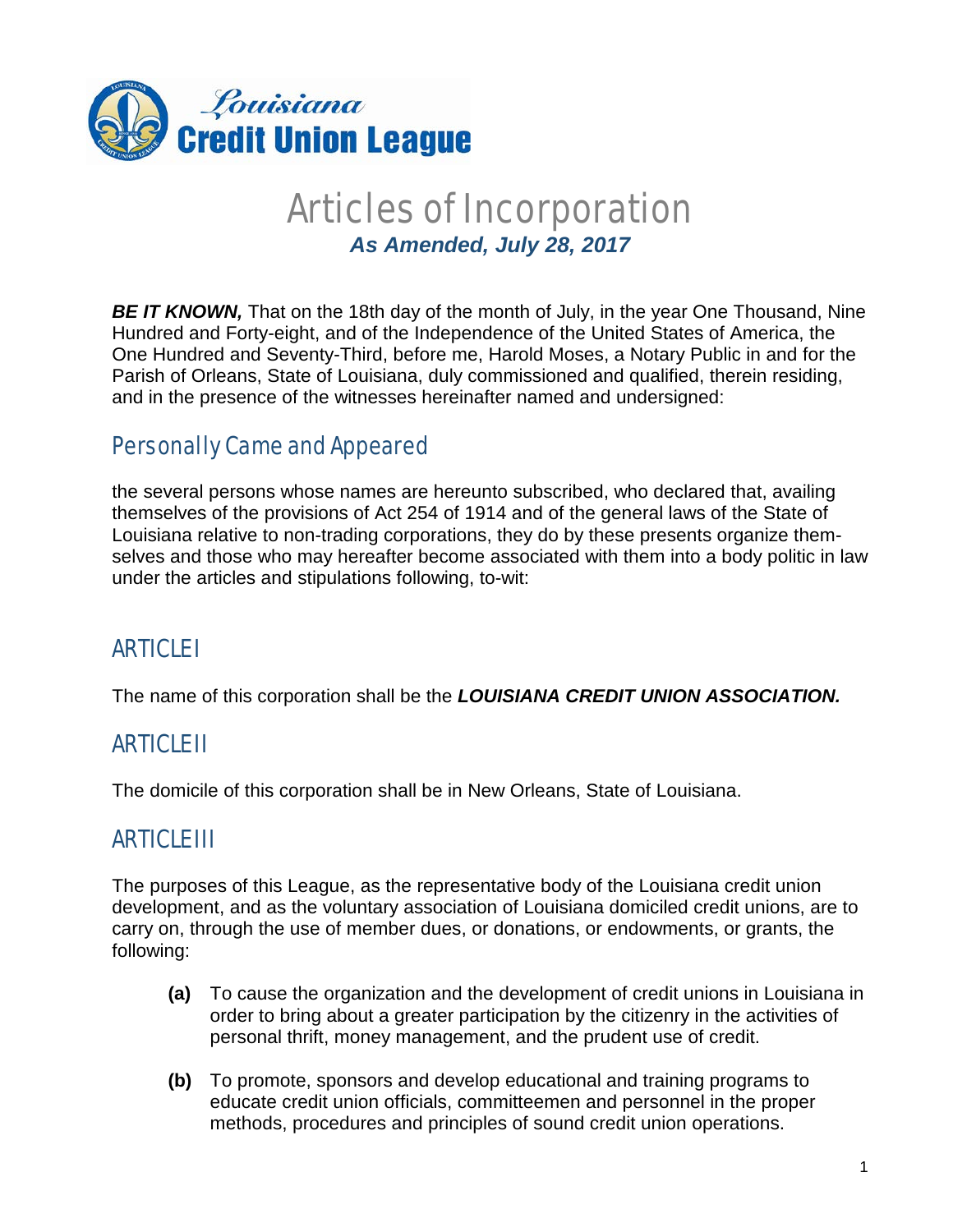- **(c)** To promote publicity and public relations activities as may be required to inform, influence, maintain and broaden community awareness and public understanding of the importance of credit union services and benefits, and to create community awareness of the credit union development, through sponsored credit union events, and by cooperating with activities of business, labor, governmental, fraternal, civic organizations and educational institutions.
- **(d)** To promote and act for the Louisiana credit union development in the State and National legislatures, by preparing, initiating, supporting and otherwise seeking the passage of legislation required for the preservation and/or for the improvement of credit union laws; to represent and act for the Louisiana credit union development in preventing unfair taxation, and in development of consumer credit protection laws.
- **(e)** To create the organization of Chapters of credit unions, provide for their bylaws, and foster their development; to develop interest, understanding and cooperation between credit unions, members of credit unions, Chapters of credit unions, Leagues of credit unions, and between those organizations and individuals as may be required. *(last amended 8/4/2016)*
- **(f)** To promote and act for Louisiana credit unions in developing interest, understanding and cooperation between credit unions, members of credit unions and the State and Federal supervisory agencies, and other regulatory bodies, in preventing unfair, restrictive and discriminatory procedures, rules and regulations and policies related to the organization and development of credit unions and credit union operations.
- **(g)** To maintain a League headquarters organization to assume charge of and direct all matters pertaining to the organized credit union development within the State of Louisiana. *(last amended 6/28/86)*

### ARTICLE IV

The corporate powers of this corporation shall be exercised by a Board of Directors elected as provided in the bylaws. The Board of Directors is authorized to borrow money, purchase immovable property, or sell, lease, encumber or otherwise alienate immovable property of the corporation. The officers of this corporation shall be a Chairman, a 1st Vice Chairman, a 2nd Vice Chairman, a Secretary, a Treasurer, and a President/CEO, and shall be selected as provided in the bylaws. The membership may provide in the bylaws for an Executive Committee, having such powers and functions as may be deemed necessary. *(last amended 6/30/90)*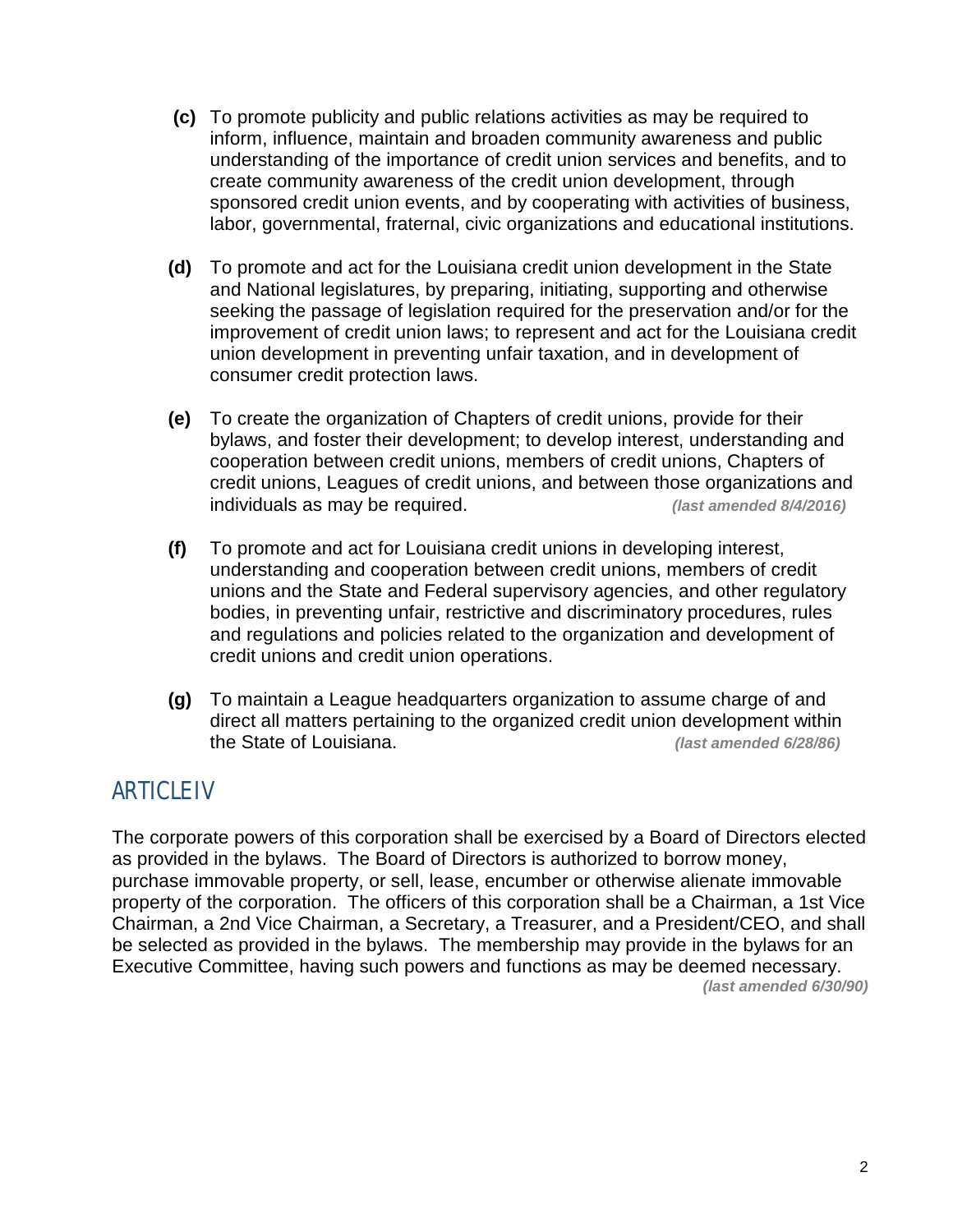### ARTICLE V

The location and address of the registered office is Suite 200, 824 Elmwood Park Blvd., Harahan, Louisiana 70123; the name and address of the registered agent is Anne M. Cochran, Suite 200, 824 Elmwood Park Blvd., Harahan, Louisiana 70123. (*Changed pursuant to R.S. 12:236) (last amended 6/25/05)*

### ARTICLE VI

Any credit union organized and operating in accordance with State or Federal law in the State of Louisiana shall be eligible to membership in this corporation, subject to the provisions of the bylaws. The bylaws shall provide for the admission, suspension and expulsion of members and for their government, and for the collection of dues and fees. The bylaws may provide for Honorary and Associate Membership. *(last amended 6/24/73)*

### ARTICLE VII

This corporation shall have all the general powers as provided for in the Louisiana Nonprofit Corporation Law, as amended. *(last amended 6/24/73)* 

### ARTICLE VIII

The duration of the corporation is perpetual. The corporation is a non-profit corporation. The corporation shall use its funds only to accomplish the objects and purposes stated in the Articles of Incorporation and bylaws. On dissolution of the corporation, any funds remaining shall be distributed to one or more regularly organized and qualified charitable, educational, scientific, or philanthropic organizations to be selected by the Board of Directors. **(***last amended 6/24/73)*

### ARTICLE IX

No member of this corporation shall ever be held liable or responsible for any acts, liabilities, contracts, debts or faults of this corporation, or of any of its members, nor shall any informality of these Articles of Incorporation have the effect of rendering this Charter null or of exposing a member to any liability except to the extent of its unpaid dues.

*(last amended 6/17/78)*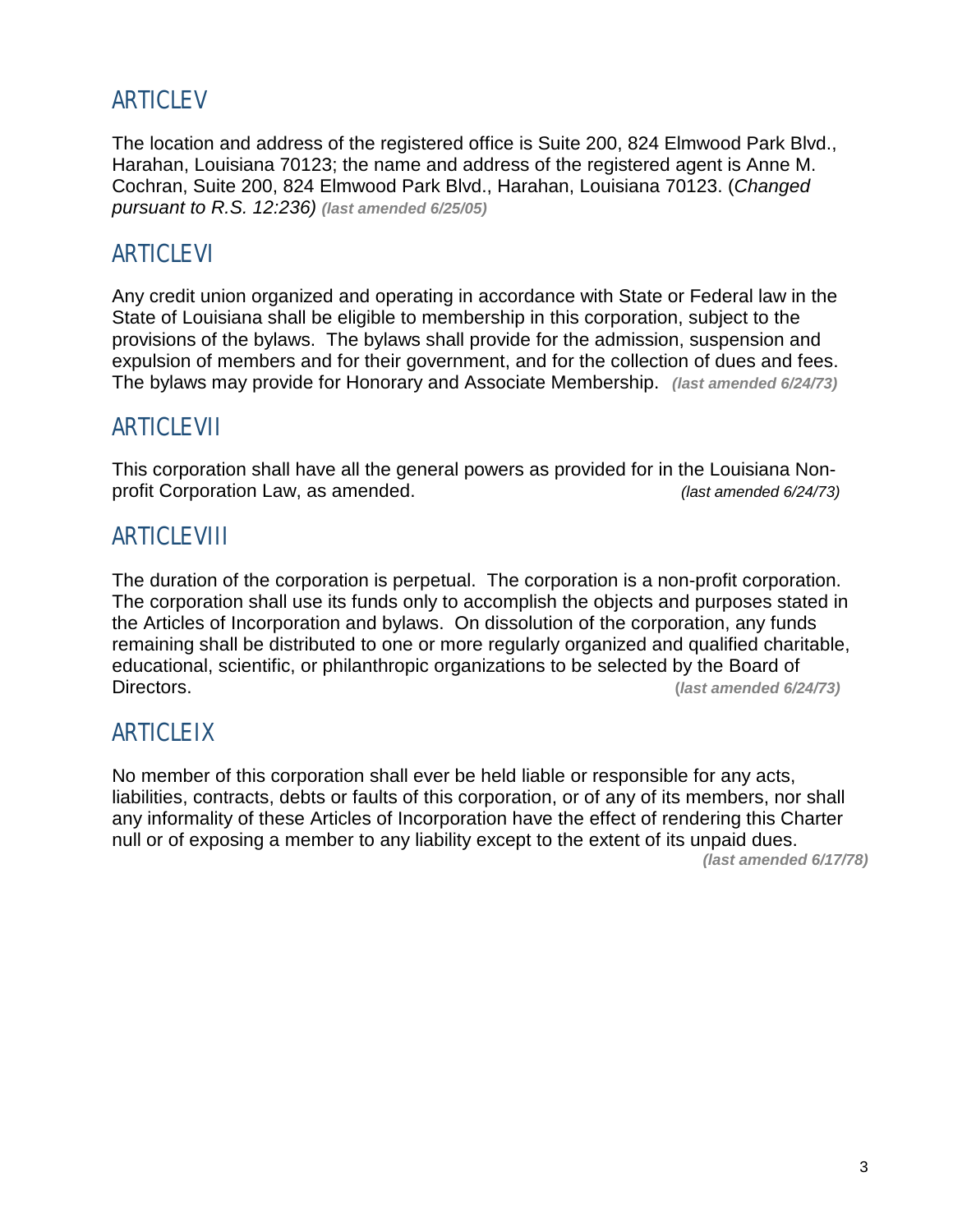### ARTICLE X

The names of the subscribers hereto and their post office addresses are as follows:

- Harold Moses, *President* 1620 Audubon St., New Orleans, La.
- Shelby L. Owens, Jr., *Vice President* 3125 Jackson Ave., Baton Rouge, La.
- James V. Lusby, *Treasurer* 1721 Sixth St., Lake Charles, La.
- P. N. Biewer, *Secretary* 2314 Valmont St., New Orleans, La.
- L. J. Melancon 132 Tudor St., Pineville, La.
- Joseph G. Fernon, Jr. 1875 Benefit St., New Orleans, La.
- A. M. Womack, 3320 Frederick St., Shreveport, La.
- H. C. Thomason 3431 Robert St., New Orleans, La.

### ARTICLE XI

This corporation shall be financed in the way and manner provided in the bylaws.

### ARTICLE XII

This Act of Incorporation may be altered or amended by a vote of two-thirds of the members present at any regular or special meeting held for that purpose, provided that prior to such meeting, forty-five days' notice thereof is given, in writing, to each member credit union and that said notice shall contain a copy of any proposed amendment.

*(last amended 8/23/60)*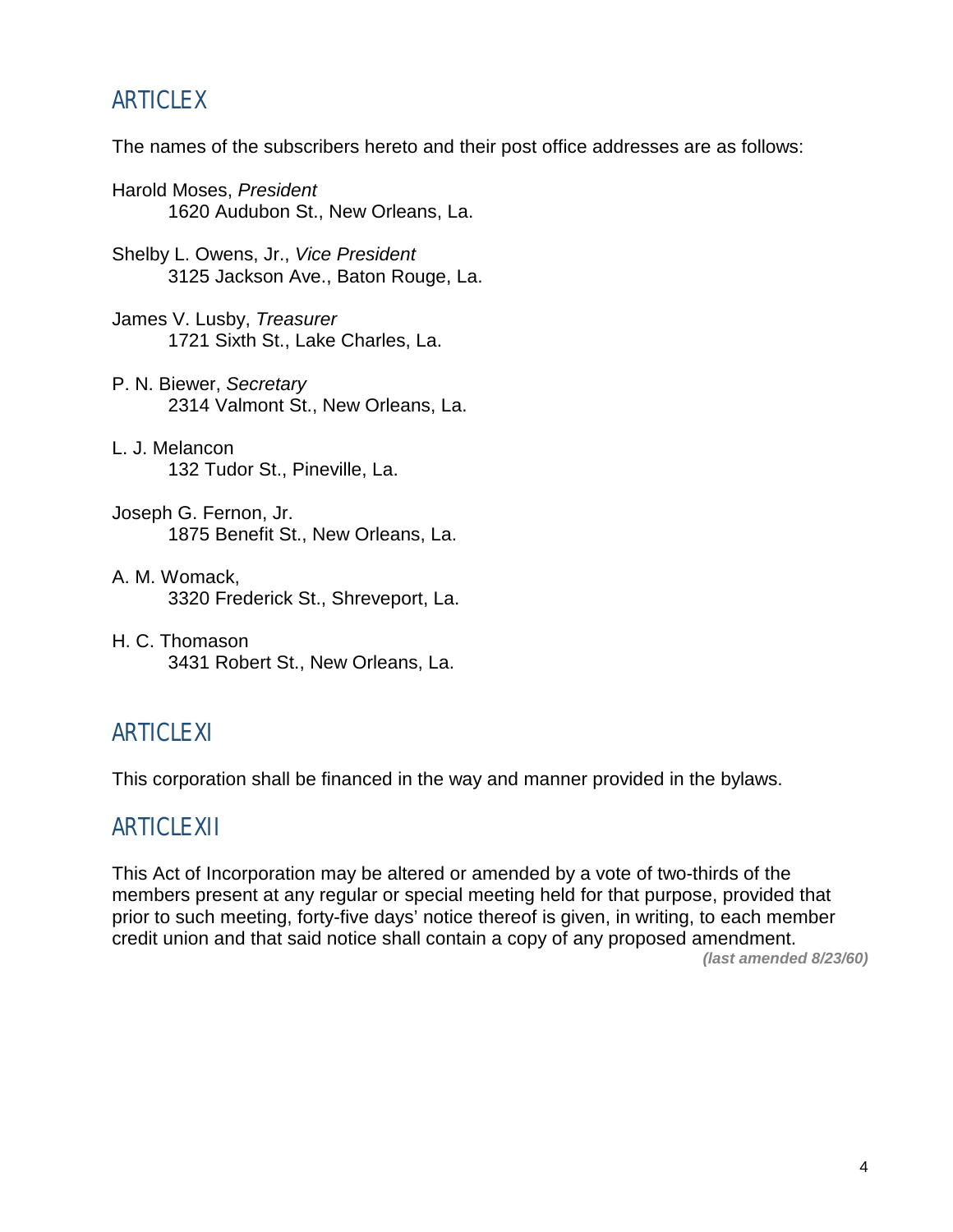

# By-Laws *As Amended, July 28, 2017*

### **ARTICLE I: Name**

**SECTION 1.** The name of this association of credit unions shall be the *Louisiana Credit Union Association.*

### ARTICLE II: Purpose

**SECTION 1.** The purposes of this League, as the representative body of the Louisiana credit union development, and as the voluntary association of Louisiana domiciled credit unions, are to carry on, through the use of member dues, or donations, or endowments, or grants, the following:

- **(a)** To cause the organization and the development of credit unions in Louisiana in order to bring about a greater participation by the citizenry in the activities of personal thrift, money management, and the prudent use of credit.
- **(b)** To promote, sponsor, and develop educational and training programs to educate credit union officials, committee men and personnel in the proper methods, procedures, and principles of sound credit union operations.
- **(c)** To promote publicity and public relations activities as may be required to inform, influence, maintain and broaden community awareness and public understanding of the importance of credit union services and benefits, and to create community awareness of the credit union development, through sponsored credit union events, and by cooperating with the activities of business, labor, governmental, fraternal, civic organizations and educational institutions.
- **(d)** To promote and act for the Louisiana credit union development in the State and National Legislatures, by preparing, initiating, supporting and otherwise seeking the passage of legislation required for the preservation and/or for the improvement of credit union laws; to represent and act for the Louisiana credit union development in preventing unfair taxation and in development of consumer credit protection laws.
- **(e)** To create the organization of Chapters of credit unions, provide for their bylaws, and foster their development; to develop interest, understanding and cooperation between credit unions, members of credit unions, Chapters of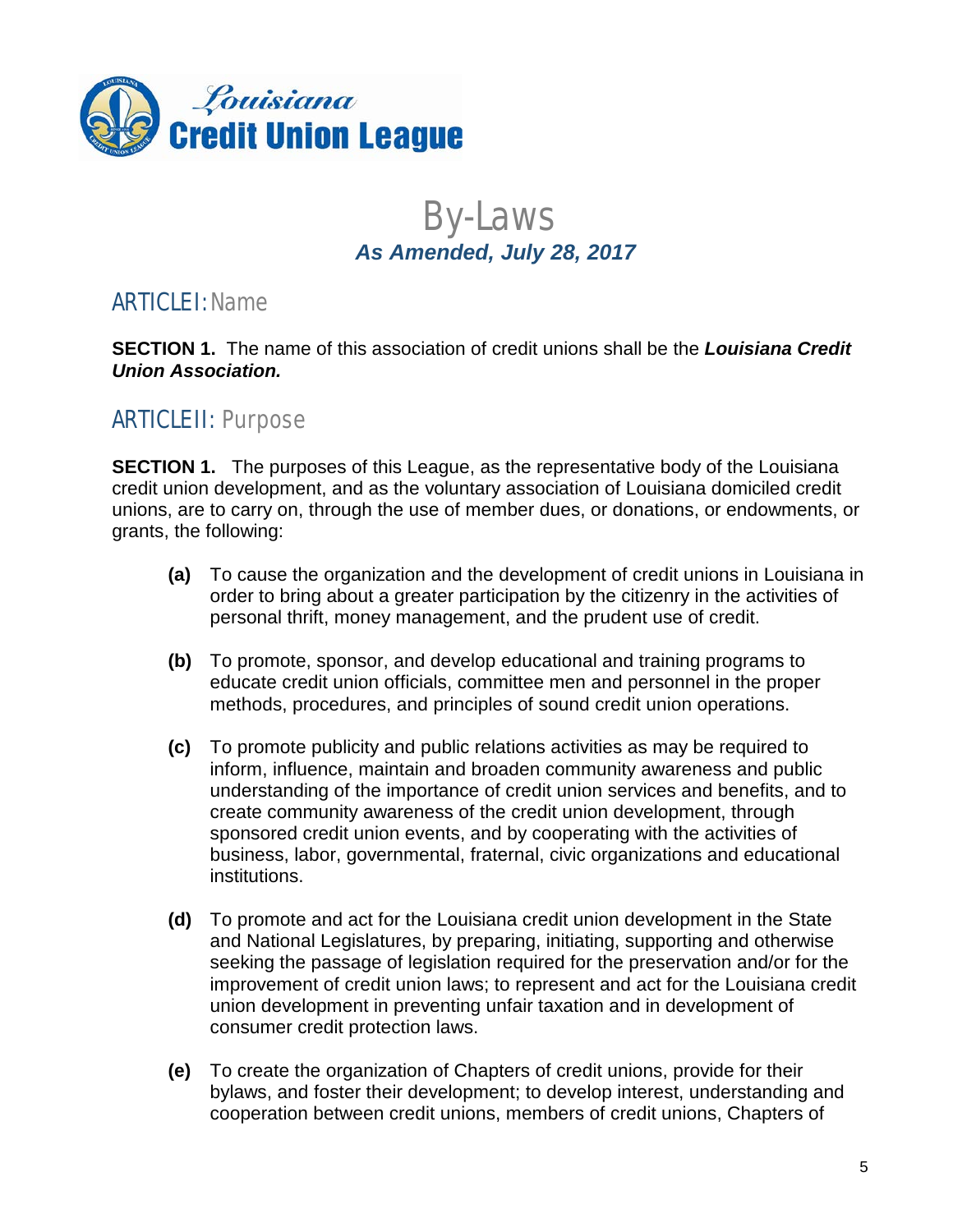credit unions, Leagues of credit unions, and between those organizations and individuals as may be required. *(last amended 8/3/2016)*

- **(f)** To promote and act for Louisiana credit unions in developing interest, understanding and cooperation between credit unions, members of credit unions and the State and Federal supervisory agencies, and other regulatory bodies, in preventing unfair, restrictive and discriminatory procedures, rules and regulations and policies related to the organization and development of credit unions and credit union operations.
- **(g)** To maintain a League headquarters organization to assume charge of and direct all matters pertaining to the organized credit union development within the State of Louisiana. *(last amended 6/28/86)*

### ARTICLE III: Membership

#### **SECTION 1.**

- **(a)** *Primary Members* Credit unions organized in accordance with the laws of the United States or the laws of the State of Louisiana and operating and having its principal place of business (headquarters office) in the State of Louisiana shall be eligible as Primary Members in this League. *(last amended 6/25/05)*
- **(b)** *Honorary Members* The Board of Directors may award to any person who has distinguished himself/herself by outstanding service to the Louisiana credit union development, the title of Honorary Member of the Louisiana Credit Union League. Honorary Members shall not be entitled to vote. There shall be no dues for Honorary members. *(last amended 6/17/78)*
- **(c)** *Associate Members* Associate Membership shall be available to any person, firm, credit union having its principal office in another state, or corporation demonstrating an interest in the economic betterment of the citizenry of Louisiana through the instrument of credit unions. Louisiana credit unions, federally chartered or Louisiana state chartered, shall only be eligible as Primary Members in this League. Associate Members shall not be entitled to vote or to hold office. Admission fees and dues for Associate Membership shall be established by the Board of Directors. *(last amended 6/25/05)*

**SECTION 2.** Applications for Primary Membership in this League shall be submitted to the Board of Directors in writing upon such form as shall be approved by the Board of Directors. If the application is approved by a majority of the Board of Directors present at any scheduled meeting, the credit union shall become a member of this League. *(last amended 6/7/96)*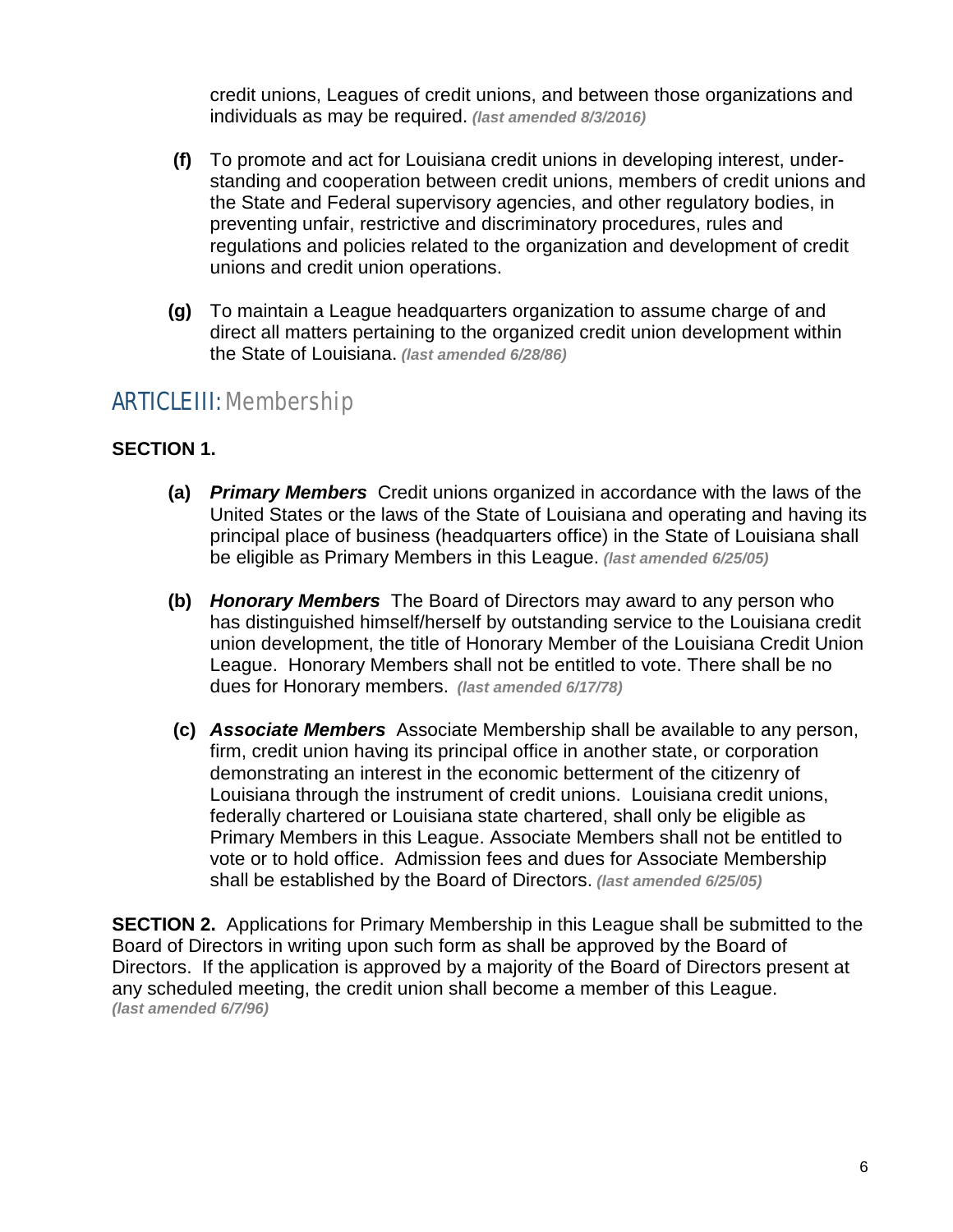#### **SECTION 3***.*

- **(a)** Each member credit union of this League shall name from its members two Delegates who shall be the Voting Delegates of that credit union to all Chapter meetings and League meetings. At all such meetings the member credit union shall be entitled to two votes, and there shall be no proxy voting, except that if a credit union has only one Delegate present at a meeting of the League, that Delegate shall have two votes. *(last amended 6/7/96)*
- **(b)** Each member credit union shall name from its members two Alternate Delegates, who shall be the Alternate Voting Delegates of that credit union, designated as First Alternate and Second Alternate, respectively, who shall serve in the place of either or both of the Voting Delegates in the event either or both of the said Delegates, for any reason, cannot attend a Chapter or a League meeting. *(last amended 6/12/76)*
- **(c)** If any credit union which has designated Delegates and/or Alternate Delegates has failed to provide a list of said Delegates and/or Alternate Delegates, as provided herein, the Delegates and/or Alternate Delegates of record shall continue to serve in their capacity until such time as the credit union shall have designated other Delegates and/or Alternate Delegates. (*last amended 6/12/76)*

#### **SECTION 4.**

- **(a)** Each member credit union shall certify to the President/Chief Executive Officer of this League the names, position held and mailing addresses of their Delegates and Alternate Delegates so named, or any changes thereto. *(last amended 6/30/90)*
- **(b)** The League and the Chapters shall be responsible for setting up and maintaining a mailing list for such accredited Delegates and Alternate Delegates. The League shall disseminate to each member credit union the organizational bulletins and informational releases, to enable them to keep abreast of important matters affecting the Louisiana credit union development. *(last amended 6/7/96)*

**SECTION 5.** It shall be the duty of each member of this League to abide by the provisions of the Charter and Bylaws of this League, and failure to do so shall constitute an act unbecoming a member. Charges of conduct unbecoming a member may be initiated against a member credit union by the League's Board of Directors, a Chapter of the League, or by five (5) member credit unions in good standing. Charges of conduct unbecoming a member, or of violation of provisions of the Charter and/or Bylaws, as are alleged, shall be set forth clearly and in detail, in writing, and shall be presented to the League in the manner prescribed in Article V of the Articles of Incorporation for the serving of citations and legal processes.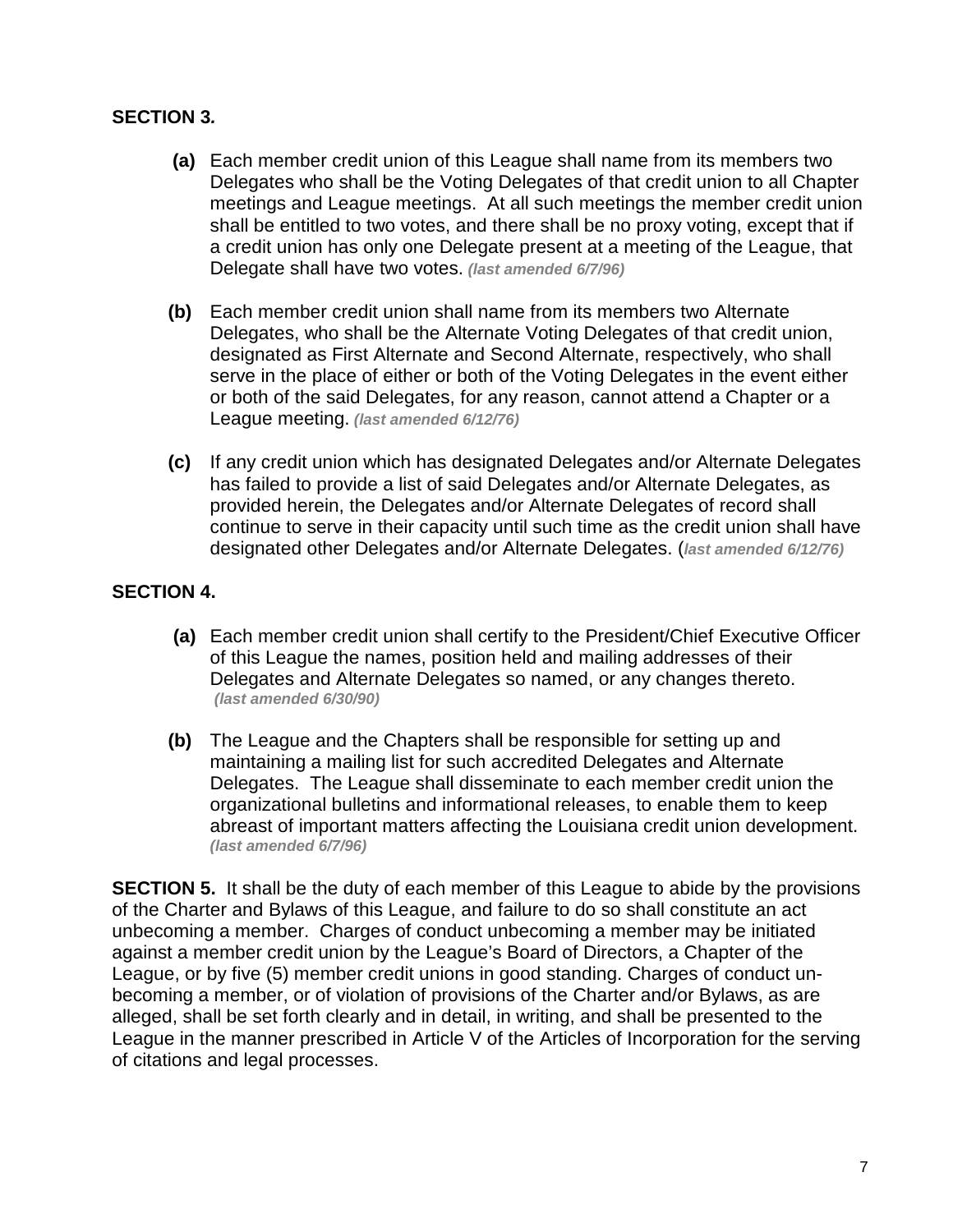**SECTION 6.** A member credit union, censured, suspended, or expelled, may apply for relief, or reinstatement, by application to the Board of Directors, stating therein its compliance with the purposes, objectives and Bylaws of this corporation. The Board of Directors shall have the right to dissolve the censure, remove the suspension, or reinstate the membership of the credit union concerned by a two-thirds vote of the members present at a Board of Directors' meeting, subject to ratification by the Membership at the next Annual Meeting.

### ARTICLE IV: Directors

#### **SECTION 1.**

- **(a)** The Board of Directors shall consist of twenty (20) Directors, chosen in the manner hereafter provided.
- **(b)** The members of the Board of Directors shall be elected for a period of two (2) years, their terms to begin April 1st of the year in which each is elected, and shall terminate on the last day in March of the second year thereafter; provided, however, that in the event the term of an officer expires before the Annual Meeting in the odd numbered year, such officer shall serve, ex-officio, without vote, until his/her successor is elected. *(last amended 6/17/78)*

#### **SECTION 2.**

**(a)** The state shall be divided into nine (9) Districts (referred to as Chapters) as follows:

**DISTRICT 1 CHAPTER** to consist of: the Parishes of Lafourche, Plaquemines, St. Bernard and Terrebonne, and Orleans Parish. *(last amended 8/3/2016)*

*DISTRICT 2 CHAPTER* to consist of: the Parishes of Jefferson, St. Charles and St. John the Baptist. *(last amended 8/3/2016)*

*DISTRICT 3 CHAPTER* to consist of: the Parishes of Ascension, Assumption, East Baton Rouge, East Feliciana, Iberville, Livingston, Pointe Coupee, St. Helena, St. James, West Baton Rouge and West Feliciana.

*DISTRICT 4 CHAPTER* to consist of: the Parishes of St. Tammany, Tangipahoa and Washington.

**DISTRICT 5 CHAPTER** to consist of: the Parishes of Beauregard, Calcasieu, Cameron and Jefferson Davis.

*DISTRICT 6 CHAPTER* to consist of: the Parishes of Allen, Avoyelles, Catahoula, Concordia, Grant, LaSalle, Natchitoches, Rapides, Sabine, Vernon and Winn.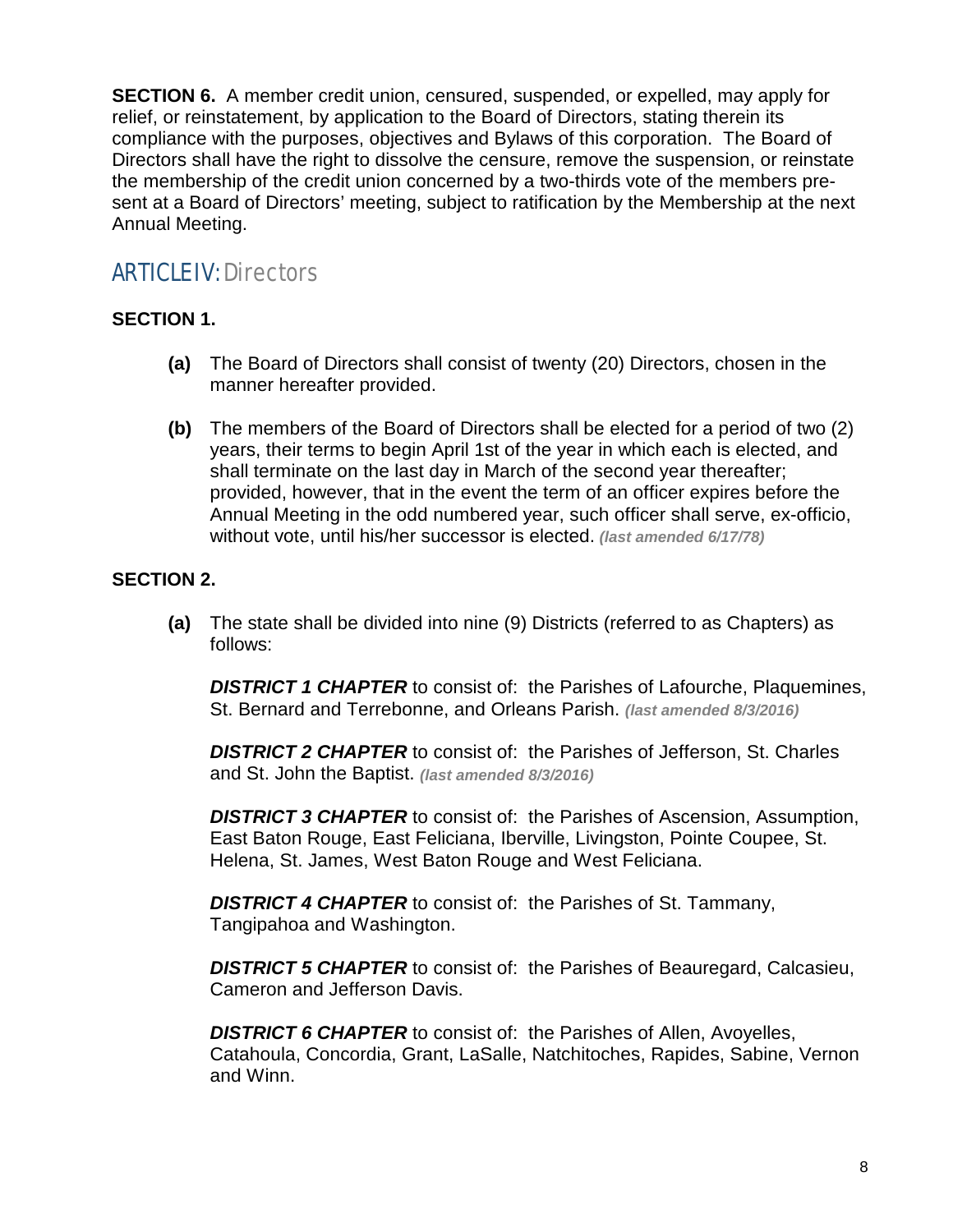*DISTRICT 7 CHAPTER* to consist of: the Parishes of Bienville, Bossier, Caddo, Claiborne, DeSoto, Red River and Webster.

*DISTRICT 8 CHAPTER* to consist of: the Parishes of Acadia, Evangeline, Iberia, St. Landry, St. Martin, St. Mary, Lafayette and Vermillion.

*DISTRICT 9 CHAPTER* to consist of: the Parishes of Caldwell, East Carroll, Franklin, Jackson, Lincoln, Madison, Morehouse, Ouachita, Richland, Tensas, Union and West Carroll.

Each Chapter/District may adopt a proper name, title or other appellation not in conflict with these bylaws. *(last amended 6/12/76)*

**(b)** Each Chapter shall have at least one (1) director from that chapter contingent upon the member credit union having their principal office within the boundaries of the Chapter, as of the last day of December of each even number year. Until changed by amendment to the bylaws, the eleven (11) additional directs are apportioned as follows:

Alexandria Chapter 1 Baton Rouge Chapter 2 East Orleans Chapter 1 Lafayette Chapter 1 Lake Charles Chapter 1 Monroe Chapter 1 Shreveport Chapter 2 West Orleans 2

*(last amended 8/5/2010)*

- **(c)** No less than every five years hereafter, the board of directors shall evaluate the appointment of directors to chapters and shall make any recommendations for change to the membership in the form of a proposed bylaw amendment. *(last amended 8/5/2010)*
- **(d)** The credit union Delegates or Alternate Delegates (as provided for in Article III, Section 3 of the bylaws) of the respective Chapters shall elect Directors at the annual meeting of the Chapter in each odd numbered year. A person to be qualified to hold the office of Director must, at all times relevant, be named as a Delegate or Alternate Delegate of a member credit union belonging to the Chapter and in good standing by having paid in full all League and Chapter dues. Credit unions whose League dues are paid in accordance with Section 5 of Article VIII of these bylaws are considered to be members in good standing. *(last amended 8/3/2016)*

**SECTION 3.** Any vacancy on the Board of Directors caused by resignation or death of a Director shall be filled by the credit union Chapter in which the vacancy occurred. The election shall be held within ninety days of the date of the vacancy, unless such vacancy occurs less than six months before the next scheduled election for Directors. *(last amended 7/28/2017)*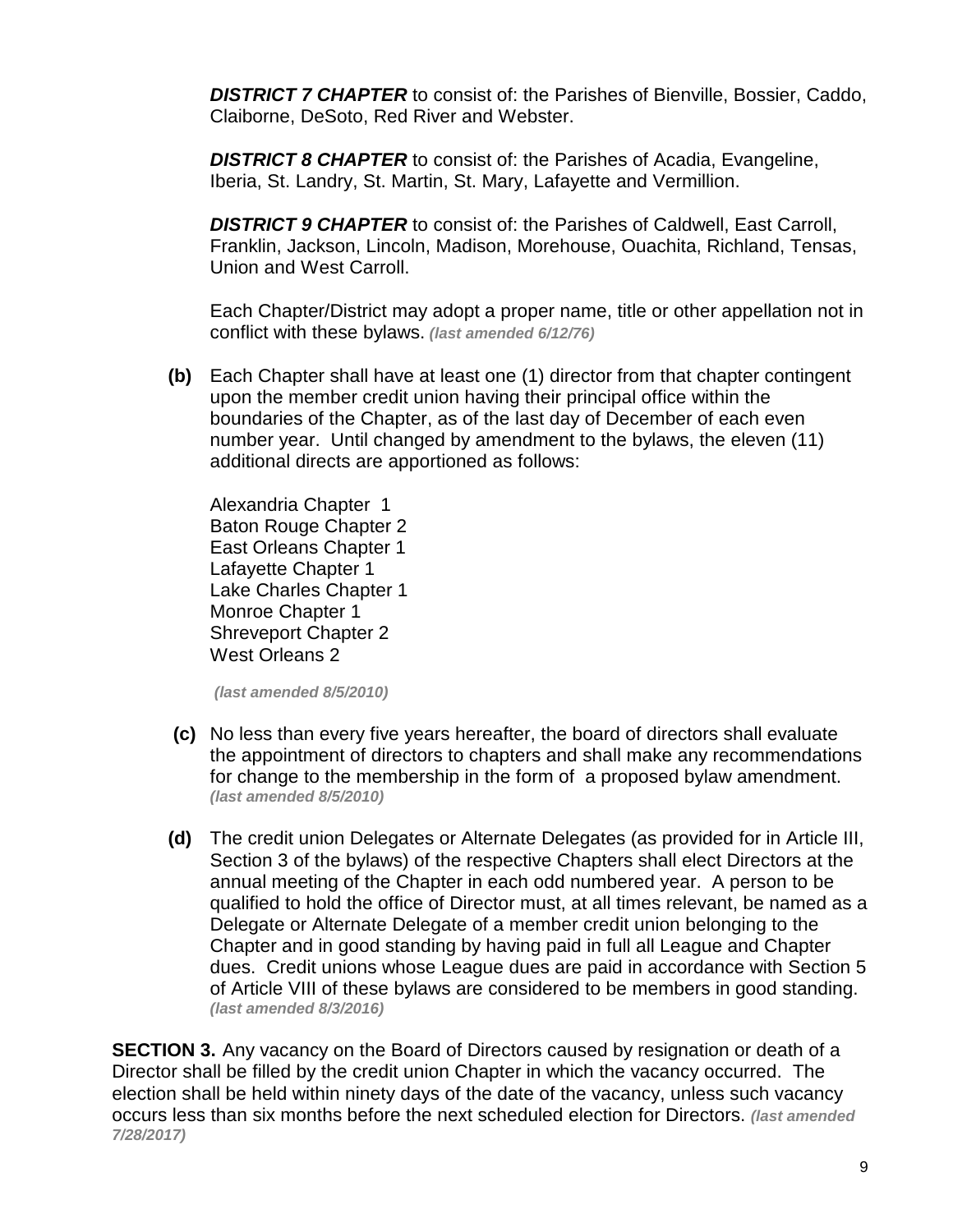#### **SECTION 4.**

- **(a)** The President/Chief Executive Officer shall notify each Chapter of the number of member credit unions located in its area and the number of Directors to which it is entitled, as provided for in Section 2(c) of Article IV, on or before January 31 of each odd numbered year, beginning January 31, 1967. *(last amended 6/30/90)*
- **(b)** It shall be the duty of each Chapter to notify the League office by April 1st of each odd numbered year the names and terms of the Directors elected. *(last amended 5/29/66)*

**SECTION 5.** If a Director is no longer qualified to serve under Section 2(d), or if a Director is absent from three consecutive meetings of the Board without being excused for cause by the Board of Directors, his/her office shall be declared vacant by said Board and the vacancy shall be filled.

*(last amended 7/28/2017)*

**SECTION 6.** Any Director or officer of this League may be removed from office for cause by a two-thirds vote of the full Board. A Chapter may present a resolution for removal of one of its Directors to the full Board of Directors. **(***last amended 6/27/81)*

**SECTION 7.** A majority of the members of the Board of Directors shall constitute a quorum.

**SECTION 8.** The Board of Directors shall be responsible to the membership for the general direction, conduct and activities of the League, its financial resources, budgetary programs, revenues and expenditures. Provided, however, the credit union whose League dues are waived in whole or in part by the League Board of Directors, shall not be entitled to vote or their delegates or alternate delegates entitled to hold office. If a credit union whose League dues have been waived in whole or in part, reimburses the League within that fiscal year for such League dues, then the credit union's voting rights and privileges shall be fully restored, and its delegates or alternate delegates entitled to hold office. This would include the payment by the credit union of all its Chapter dues. This provision will not apply to those credit unions whose dues are paid according to Section 5 of Article VIII of these bylaws. Their eligibility or that of their Delegates or Alternate Delegates will not be affected by payment of League dues under that section of the bylaws. The Board of Directors shall hold at least two full Board meetings within the fiscal year, and one of these meetings immediately prior to the Annual Membership Meeting, and the other meetings thereafter at the call of the Chairman. The Chairman, or in his/her absence the 1st Vice Chairman, or in their absence the 2nd Vice Chairman, may call a special meeting of the Board of Directors at any time and shall do so within 60 days after the receipt of written request of not less than five Directors. At least five days' notice shall be given to each member of said Board prior to any meeting. *(last amended 8/3/2016)*

**SECTION 9.** The travel and out-of-pocket expenses of Directors incidental to attending the meetings of the Board of Directors, or of the Executive Committee, shall be reimbursed by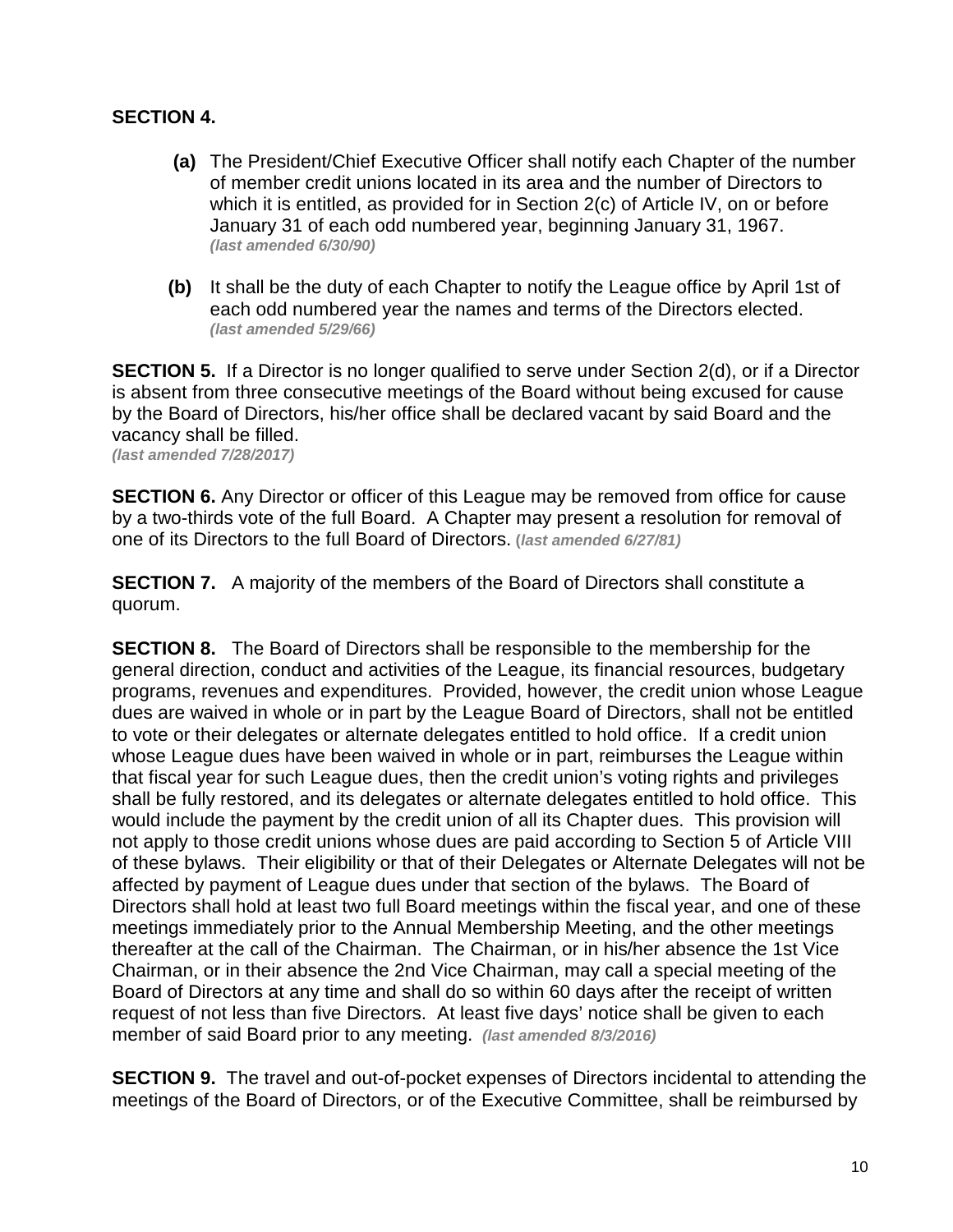the League. No member of the League's Board of Directors shall be compensated in any form for services in this capacity. *(last amended 7/28/2017)*

**SECTION 10.** The Board of Directors shall select the depository of the funds for the League, and shall determine the method of withdrawing such funds. *(last amended 6/25/05 changed section number)*

**SECTION 11.** The Board of Directors shall not dispose of any stock of any wholly owned subsidiary corporation without the authorization of the membership. *(last amended 6/25/05 changed section number)*

### ARTICLE V: Officers

**SECTION 1.** The officers of the League shall be a Chairman, a First Vice Chairman, a Second Vice Chairman, a Treasurer, a Secretary, and a President/Chief Executive Officer. The officers, other than the President/Chief Executive Officer, shall be elected from the membership of the Board. The President/Chief Executive Officer shall be appointed by the Board of Directors and shall be ex-officio a member of the Board of Directors without vote. *(last amended 6/30/90)*

**SECTION 2.** The officers of the League, other than the President/Chief Executive Officer, shall be chosen at a meeting of the Board of Directors immediately following the Annual Meeting of the membership in the odd numbered years, and they shall serve for two years, or until their successors are elected. The President/Chief Executive Officer, when appointed, shall serve until his/her resignation; provided, however, that the President/Chief Executive Officer may be removed by a majority vote of the members of the Board of Directors. *(last amended 6/7/96)*

**SECTION 2.1** A person to be qualified to hold the office of Chairman, First Vice Chairman, Second Vice Chairman, Secretary or Treasurer, must, at all times relevant, be named a Delegate or Alternate Delegate of a member credit union. *(last amended 6/7/96)*

**SECTION 3.** The *Chairman* shall preside at all meetings of the Board of Directors, the Executive Committee, and of the Membership. The Chairman shall be an ex-officio member of all standing and special Committees. The Chairman may countersign checks, notes, drafts and other obligations of the League and shall perform all other duties incident to the office of the Chairman. *(last amended 8/3/2016-changed section number)*

#### **SECTION 4.**

- **(a)** The *First Vice Chairman* shall perform the duties of the Chairman in the absence or disability of that officer, and may countersign checks, notes, drafts and other obligations of the League.
- **(b)** The *Second Vice Chairman* shall perform the duties of the Chairman in the absence or disability of the Chairman and First Vice Chairman and may countersign checks, notes, drafts and other obligations of the League. *(last amended 8/3/2016-changed Section number)*

#### **SECTION 5.**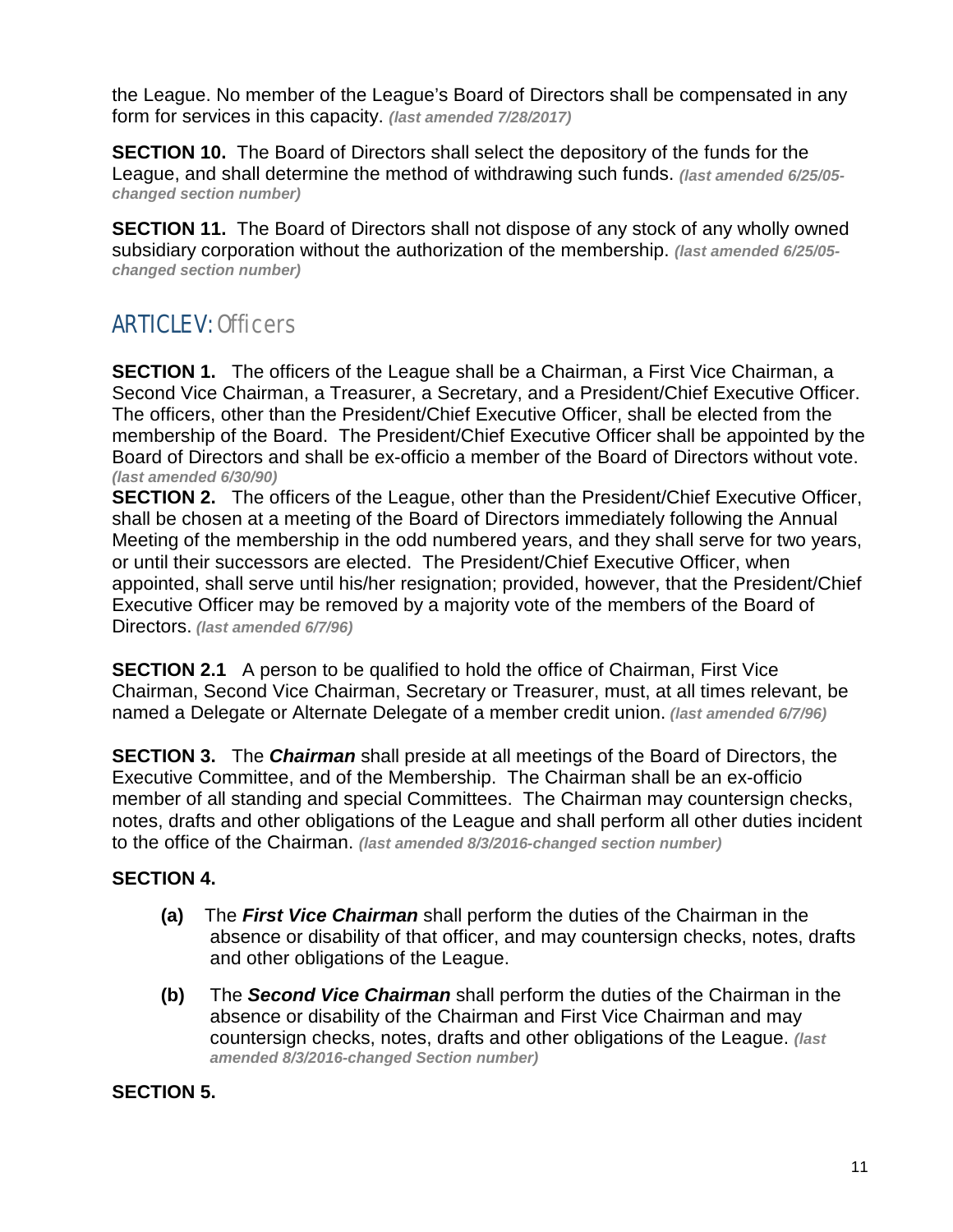- **(a)** The *Treasurer* shall be responsible for the accountability and management of the finances of the League under the direction of the Board of Directors. The Treasurer shall supervise the custody of funds, securities, and other assets of the League. The Treasurer may sign checks, drafts, notes and other obligations of the League. The Treasurer shall make, or cause the preparation of, a monthly financial statement reflecting the financial condition of the League, and this statement shall be authenticated by the Treasurer's signature. The Treasurer shall be bonded in such amounts as the Board of Directors may determine, and the premium shall be paid by the League. *(last amended 8/3/2016 changed Section number)*
- **(b)** The Board of Directors may, at its discretion, appoint an *Assistant Treasurer* who may be delegated the duties of the Treasurer as set out herein. The Assistant Treasurer may sign checks, drafts, notes and other obligations of the League and shall be bonded in such amount as the Board of Directors may determine, and the premium shall be paid by the League. *(last amended 6/12/76)*

#### **SECTION 6.**

- **(a)** The *Secretary* shall prepare, or cause the preparation and maintenance of Minutes and records of all meetings of the Board of Directors, the Executive Committee, and the Membership. The Secretary may countersign checks, drafts, notes and other obligations of the League. The Secretary shall be bonded in such amounts as the Board of Directors may determine and the premium shall be paid by the League. *(last amended 8/3/2016-changed Section number)*
- **(b)** The Board of Directors may, at its discretion, appoint an *Assistant Secretary*, who shall be delegated the duties of the Secretary as set out herein. The Assistant Secretary may countersign checks, drafts, notes and other obligations of the League. The Assistant Secretary shall be bonded in such amounts as the Board of Directors may determine, and the premium shall be paid by the League. *(last amended 8/3/2016-changed Section number)*

**SECTION 7.** The *President/Chief Executive Officer* shall be the general manager of the corporation. Under the direction of the Board of Directors, the President/Chief Executive Officer is charged with the responsibility of carrying out the purposes of this League as set out in Article II of these bylaws. The President/Chief Executive Officer may sign checks, notes, drafts and other obligations of the League, provided the President/ Chief Executive Officer is bonded in the amount to be determined by the Board of Directors. The President/Chief Executive Officer shall be compensated in such amounts as the Board of Directors may from time to time determine. *(last amended 8/3/2016 – changed Section number)*

**SECTION 8.** There shall be an *Executive Committee* of the League, consisting of the Chairman, First Vice Chairman, Second Vice Chairman, Secretary and Treasurer, any three of whom shall constitute a quorum. The Executive committee shall have complete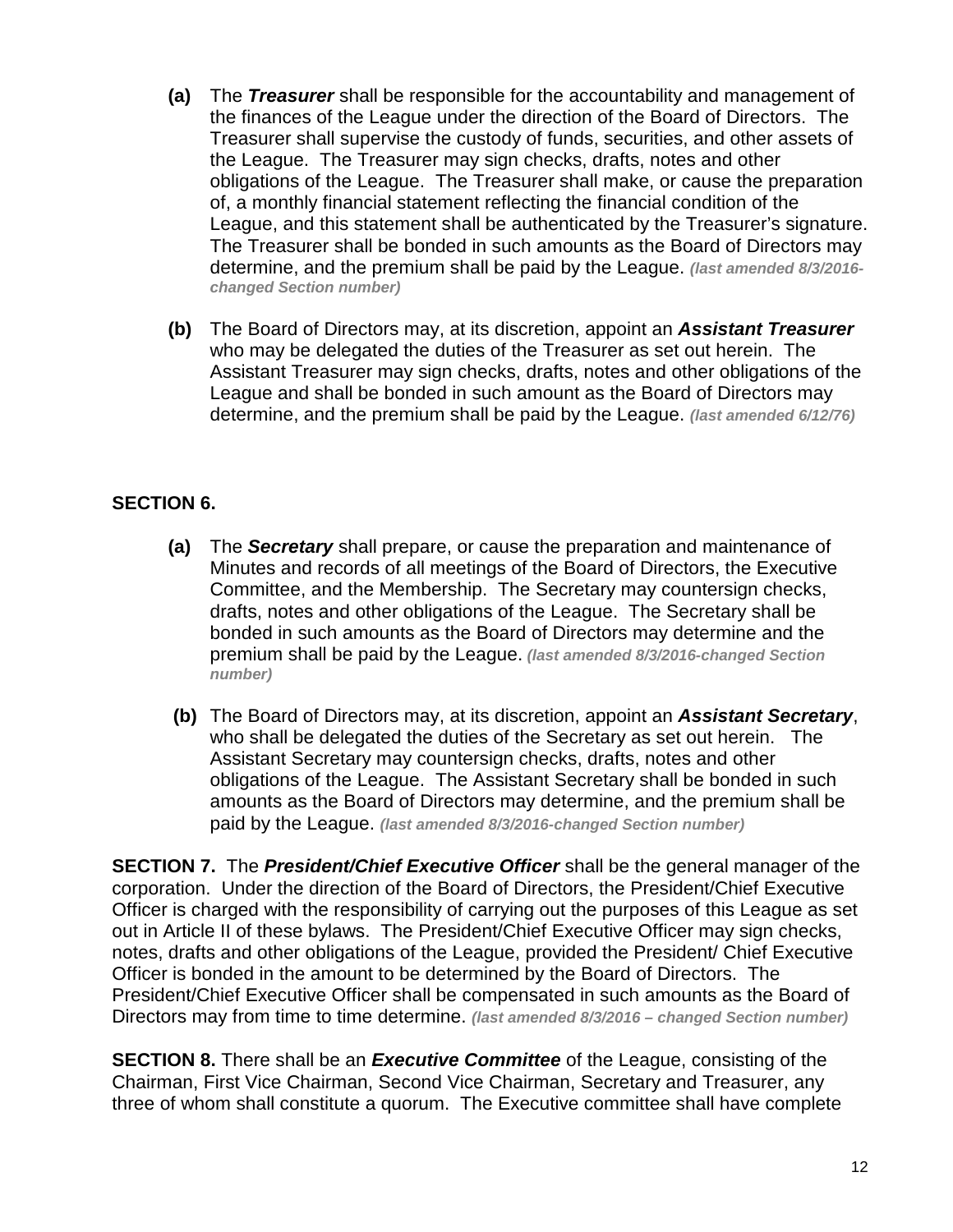control, management and responsibility of the affairs of the League, subject to the approval of the Board of Directors. *(last amended 8/3/2016-changed Section number)*

**SECTION 9.** The Chairman, or in the Chairman's absence or inability, the First Vice Chairman, or in their absence or inability, the Second Vice Chairman, may call a meeting of the Executive Committee at any time, and shall do so within 30 days after written request of any three members of the Committee. At least three days' notice shall be given to each member of the Executive Committee prior to any meeting. The Executive Committee shall render to the Board of Directors at each meeting thereof, a report as to the business it has transacted in behalf of, and since the last meeting of the Board of Directors. *(last amended 8/3/2016-changed Section number)*

### ARTICLE VI: Committees

**SECTION 1.** The Chairman is authorized and empowered to appoint an *Audit Committee*, a *Legal & Legislative Committee*, and such other committees as the Chairman may deem necessary for the proper operation and functioning of the League. The Chairman has the right to fill any and all vacancies of such committees which occur during his/her term of office. The Board of Directors may create such other committees as it desires and direct how such committees shall be appointed. *(last amended 6/7/96)*

**SECTION 2.** The *Audit Committee*, *Legal & Legislative Committee*, and such other committees that the Chairman may deem necessary shall be appointed for two (2) year terms as soon as possible after the Annual Meeting in odd numbered years. *(last amended 6/7/96)*

**SECTION 3.** The *Audit Committee*, or a Certified Public Accountant firm under the direction of the Audit Committee, shall make or cause to be made at least an annual audit prior to the Annual Membership Meeting of all books, accounts and financial transactions of the League, and shall render reports thereon to the Board of Directors and to the Membership at the Annual Meeting. *(last amended 6/18/83)*

**(a)** To assure that the comprehensive review and examination of League finances is performed in compliance with the established guidelines, the Audit Committee may employ and use such independent auditing assistance and/or a Certified Public Accountant (CPA) firm as may be required to carry out its responsibilities. *(last amended 6/18/83)*

**SECTION 4.** The travel and out-of-pocket expenses of members of the committees duly appointed shall be reimbursed by the League for expenses incidental to their attendance at meetings. No member of a committee duly appointed by the Chairman, the Board of Directors, or the member credit union, shall be compensated in any form for services in that capacity. *(last amended 6/24/73)*

### ARTICLE VII: Meetings

**SECTION 1.** The fiscal year of the League shall be prescribed by the Board of Directors. *(last amended 6/7/96)*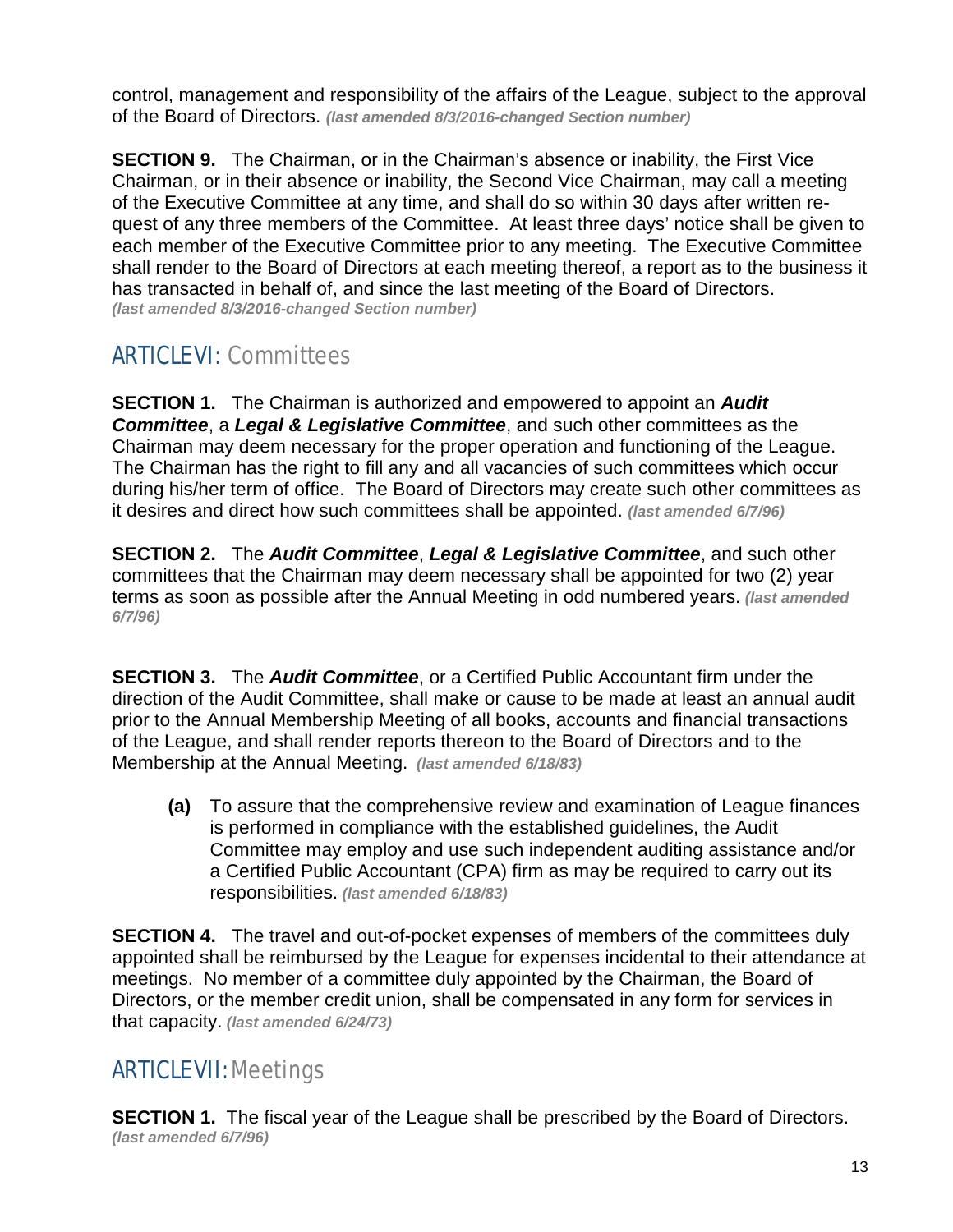**SECTION 2.** The Annual Meeting of the League's Membership shall be held at such time and place in each year as the Board of Directors may determine. *(last amended 6/7/96)*

**SECTION 3.** Notice of the Annual Membership Meeting shall be mailed to all member credit unions at least 45 days before the date of said meeting. Such notice shall set forth the time and place of the meeting and shall contain a copy of any proposed amendment to the bylaws submitted in accordance with the provisions of Article XII, Section 1. Notice of any special meeting of the membership shall be mailed to all member credit unions at least 14 days before the date of said meeting, except for special membership meetings called to consider bylaw amendments, in which case 45 days' notice must be given.

**SECTION 4.** The Board of Directors may, by a two-thirds vote, call a special meeting of the members, and shall call a meeting on written request of ten percent (10%) of member credit unions; any such meeting shall be called within 60 days after the request is received. Notice of any special meeting shall contain a statement of the purpose of the meeting, and only the business specified in the call may be acted upon at the said meeting.

**SECTION 5.** At any regular or special meeting, forty (40) member credit unions shall constitute a quorum.

**SECTION 6.** The order of business at the Annual Meeting of the members shall be as follows:

> Call to Order Prayer Appointment of Recording Secretary Appointment of Parliamentarian Introduction and Report of Registration and Credential Committee Introduction of Resolutions Committee Introduction of Tellers Committee Reading of Minutes of Last Annual Meeting Adoption of Agenda Report of Executive Officers — Chairman — Treasurer — President/Chief Executive Officer Reports of Appointed Committees Reports - Others Old Business New Business Actions on Recommendations (not previously disposed of) Resolutions Adjournment

*(last amended 6/22/85)*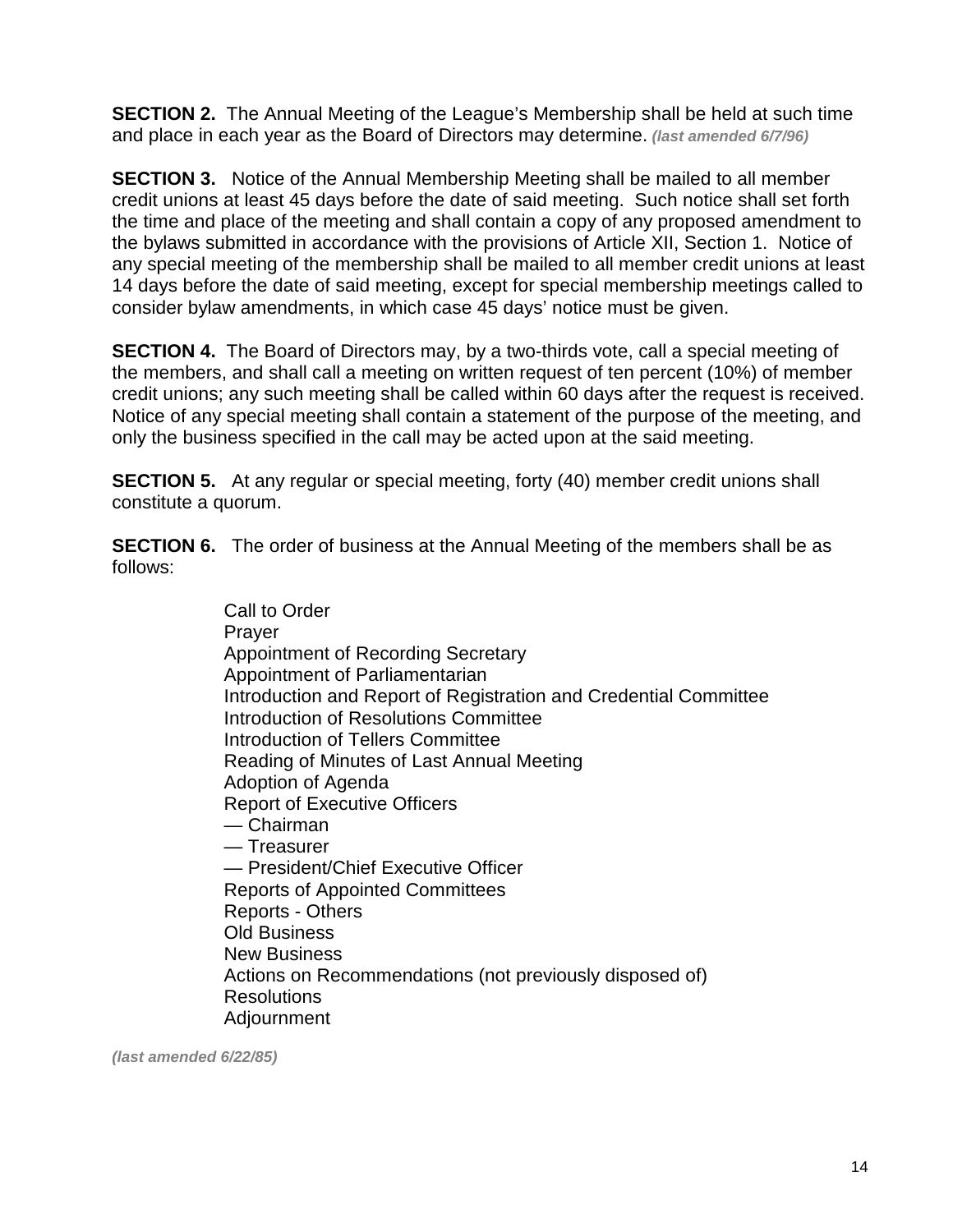**SECTION 7.** At all meetings of the Directors or the Members the latest edition of Robert's Rules of Order shall be followed in all questions of parliamentary procedure not otherwise provided for in these bylaws or the special Rules of Order.

**SECTION 8.** The ultimate power of the League is vested in the Membership, and the Membership shall have the power to review any and all acts of the Board of Directors, the Executive Committee, duly appointed Committees, the Chapters and the management, and to reverse, alter or rescind the decisions of any of the aforementioned.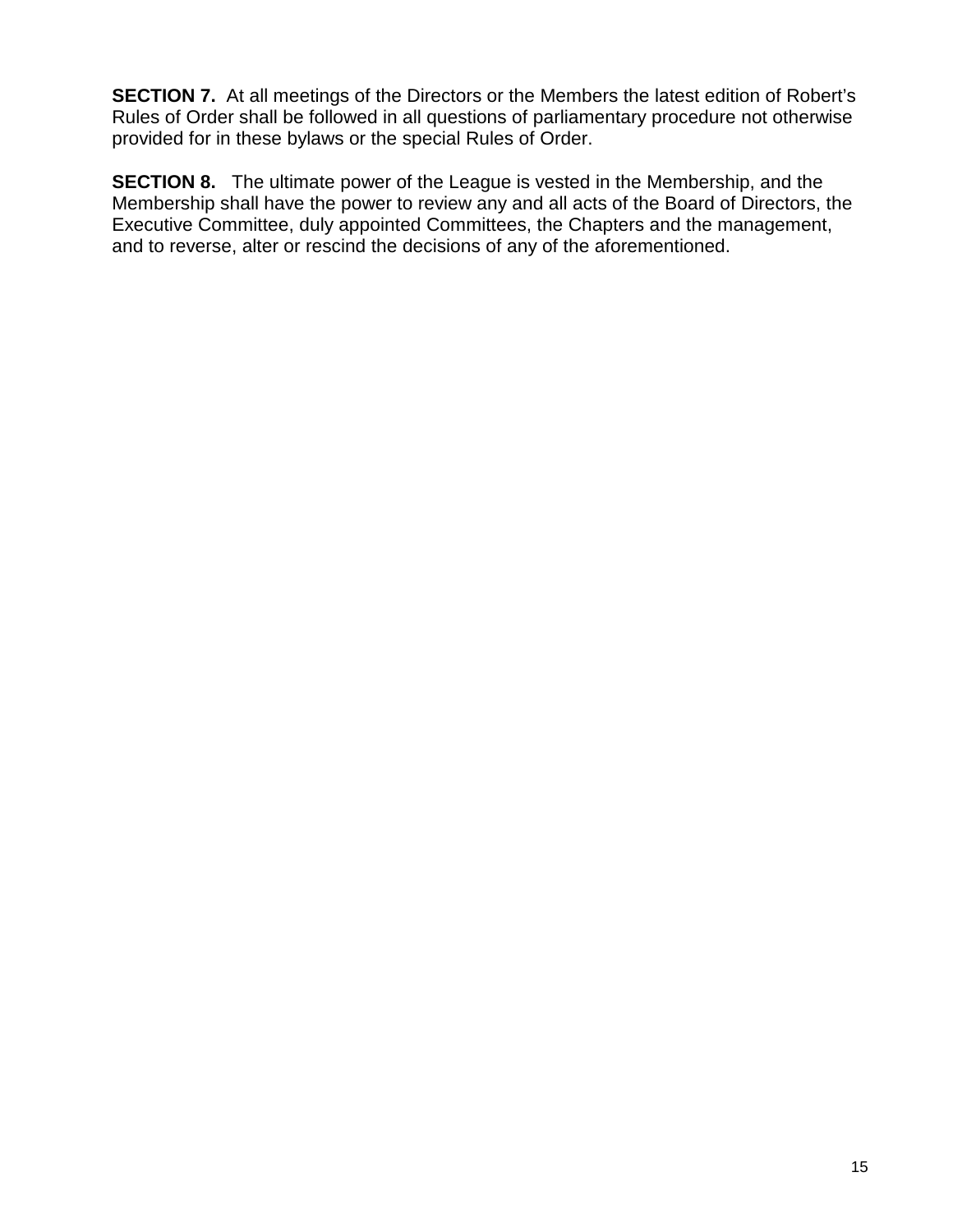### ARTICLE VIII: Dues

#### **SECTION 1.**

**(a)** The League's dues supported purposes and activities, as provided for in Article II of these bylaws shall be financed by dues from the member credit unions, based on December 31 assets of the credit union, and in accordance with the following dues schedule:

|--|

|       |              | \$5,100                  |
|-------|--------------|--------------------------|
|       |              | 5,400                    |
| 660   | 25 - 27.5M   | 5,700                    |
| 720   | 27.5 - 30M   | 6,000                    |
| 780   | 30 - 35M     | 6,300                    |
| 840   | $35 - 40M$   | 6,700                    |
| 900   | 40 - 45M     | 7,100                    |
| 960   | 45 - 50M     | 7,500                    |
| 1,020 | $50 - 55M$   | 7,900                    |
| 1,200 | 55 - 60M     | 8,300                    |
| 1,800 | 60 - 65M     | 8,700                    |
| 2,400 | 65 - 70M     | 9,100                    |
| 3,000 | 70 -75M      | 9,500                    |
| 3,600 | 75 - 80M     | 9,900                    |
| 4,000 | $80 - 85M$   | 10,300                   |
| 4,100 | 85 - 90M     | 10,700                   |
| 4,200 | 90 - 95M     | 11,100                   |
| 4,300 | 95 - 100M    | 11,500                   |
| 4,400 | 100 - 125M   | 12,000                   |
| 4,500 | 125 - 150M   | 12,500                   |
| 4,550 | 150 - 175M   | 15,000                   |
| 4,600 | 175 - 200M   | 16,500                   |
| 4,650 | 200 - 250M   | 18,000                   |
| 4,650 | 250 - 300M   | 25,000                   |
| 4,700 | 300 - 350M   | 27,500                   |
| 4,750 | 350 - 400M   | 30,000                   |
| 4,750 | 400M+        | 35,000                   |
| 4,800 |              |                          |
|       | \$100<br>500 | 20 - 22.5M<br>22.5 - 25M |

*(last amended 6/21/97)*

**(b)** Dues determined under the schedule as approved by the membership shall be due and payable upon receipt of the dues notice. *(last amended 6/28/86)*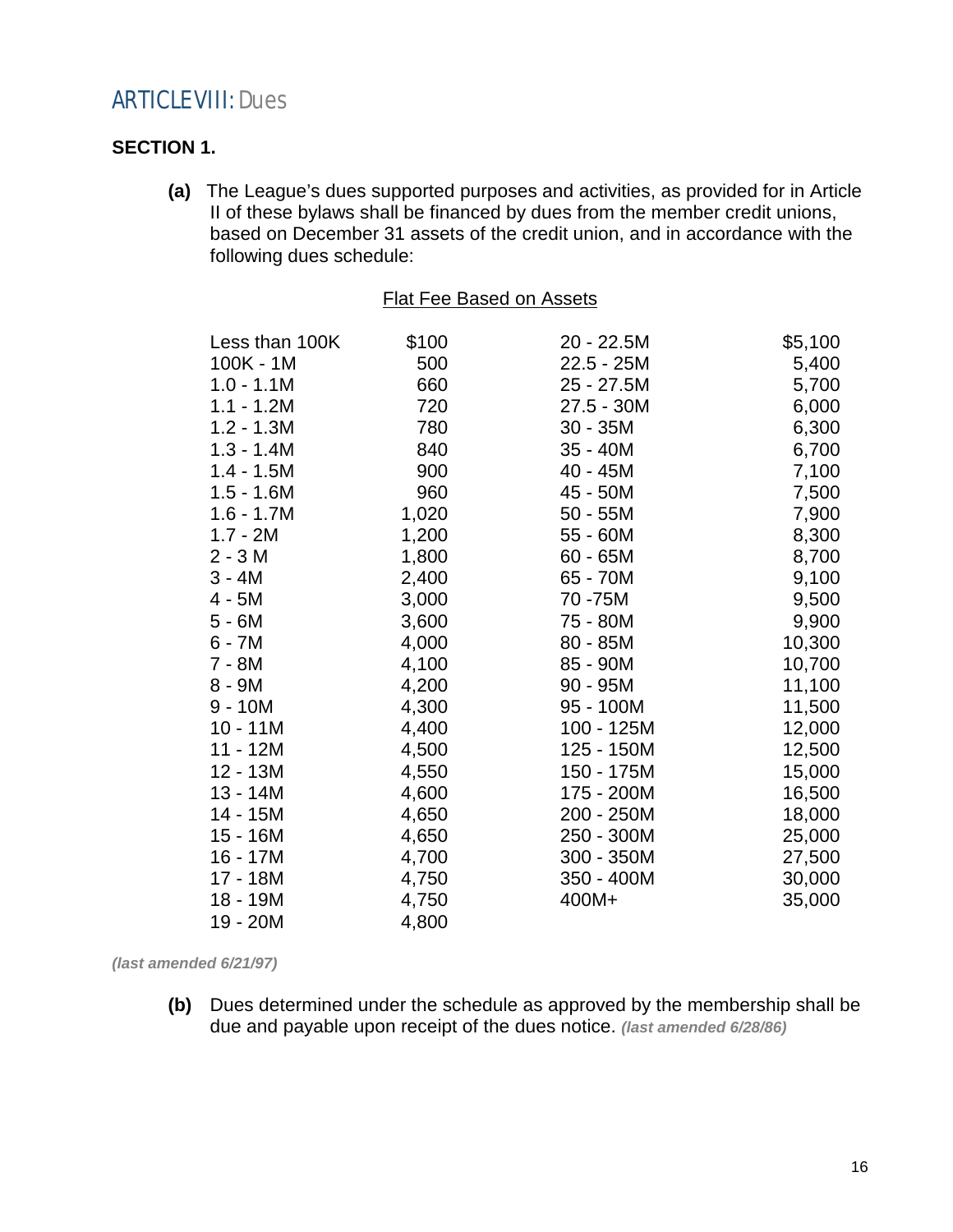#### **SECTION 2.**

- **(a)** A member credit union that fails to pay its dues within sixty (60) days after the beginning of the League's fiscal year, shall be declared to be in a delinquent status, and not in good standing to attend the League Annual Meeting, to vote, or to hold office. *(last amended 8/3/2016 – changed Section number)*
- *(a)* Thereafter, a credit union that remains in a delinquent status shall be declared a non-member. *(last amended 6/7/96)*

### ARTICLE IX:Legal & Legislative Account

#### **SECTION 1.**

- **(a)** In accordance with Article II of these bylaws, the League, as the representative body of the organized credit union movement, is responsible for handling and representing the legislative needs of the Membership. *(last amended 6/7/96)*
- *(b)* In order to carry into effect the responsibility of the League as set out above, there is hereby established a Legal & Legislative Account, which shall be dedicated solely to legal and legislative activities. *(last amended 6/7/96)*
- **(c)** The monies in the account shall be derived from dues. There shall be set aside in the account 8% of the dues collected until the account accumulates a total of \$100,000, and thereafter there shall be set aside such amounts from dues as collected to replenish the account to the maximum of \$100,000, but not to exceed in any fiscal year 8% of the dues collected. *(last amended 6/7/96)*
- **(d)** The LEGAL & LEGISLATIVE ACCOUNT shall be under the direction and control of the Board of Directors and/or the Executive Committee of the League. *(last amended 6/7/96)*
- **(e)** The LEGAL & LEGISLATIVE ACCOUNT shall not be used as a pledge or collateral security for any loan nor shall it be used for any other purpose than a Legal and Legislative Account. *(last amended 6/7/96)*

**SECTION 2.** No member credit union shall initiate, sponsor, or otherwise cause the introduction of any legislation. All member credit unions shall submit whatever legislation they deem desirable, in writing, to the League's Board of Directors for its consideration and action. Any legislative activity carried on by any member credit union contrary to or in violation of these provisions, shall be subject to the disciplinary provision of Article III, Sections 5 and 6 of these bylaws. *(last amended 6/7/96)*

### ARTICLE X: Chapters

**SECTION 1.** The League shall organize Chapters of credit unions in accordance with such rules and procedures as the Board of Directors may from time to time determine. The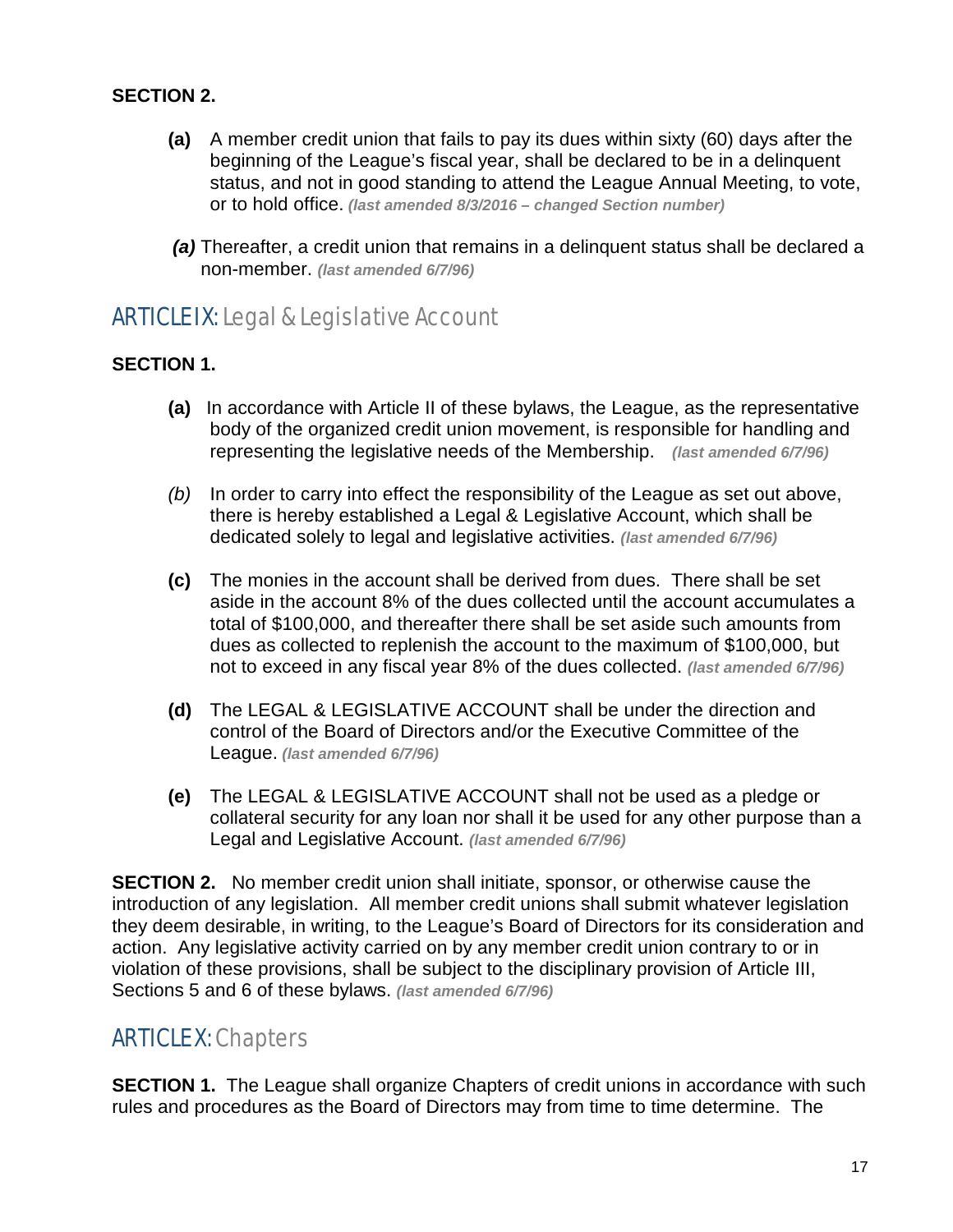Board of Directors shall determine the area in which any Chapter shall operate, and such areas shall coincide with the political subdivisions of the League.

**SECTION 2.** Each Chapter shall carry out its functions in cooperation with and through support and assistance of this League. Specifically, each Chapter shall:

- provide association between credit unions, their personnel and officials within the Chapter area, by sponsoring group activities, inter-credit union functions and social events;
- provide publicity of local credit union activities, their services and objectives;
- create community awareness of its local credit union development, through regularly sponsored credit union events, and by cooperating with the activities of business, labor, governmental, religious, fraternal and civic organizations within local communities;
- encourage the education and training of credit union personnel and officials to inform and educate community leaders of the services and benefits of credit unions;
- develop leadership among credit union personnel and officials to assure a continuing flow of leaders in Chapters, League and National credit union organizations;
- review, act upon, and express position on developments, programs, problems and needs within the Chapter areas, the activities of the League and the National credit union organizations;
- elect League Directors
- elect or appoint persons to official positions of the Chapter from Delegates and Alternate Delegates of member credit unions;
- recommend nominees for League appointed positions from the Delegates and Alternate Delegates of member credit unions.

*(last amended 7/28/2017)*

**SECTION 3** Each Chapter shall consider the member credit unions of its area as comprising the field of membership of the Chapter. The programs and activities of the Chapter shall be financed, supported and participated in by the member credit unions of the Chapter area. *(last amended 5/29/66)*

**SECTION 4.** Member credit unions in the Chapter's field of membership shall be considered in good standing to participate in Chapter elections when dues to the League and Chapter dues, have been paid in full. This does not include credit unions whose League dues have been waived in whole or in part for the current fiscal year. Credit unions whose dues are paid under Section 5 of Article VIII of these bylaws are considered to be a member in good standing for all League and Chapter purposes. Chapters may add requirements for payment of dues by a certain date, if desired. *(last amended 8/3/2016)*

### ARTICLE XI: Amendments

**SECTION 1.** These bylaws may be amended by a two-thirds yote of the lawful representatives, as described in Article III, Section 3, present at any regular or special meeting of the members, provided the notice of the meeting contained a copy of the proposed amendments. Amendments to these bylaws may be proposed by the Board of Directors, the Executive Committee, five or more Directors, any Chapter, or five or more-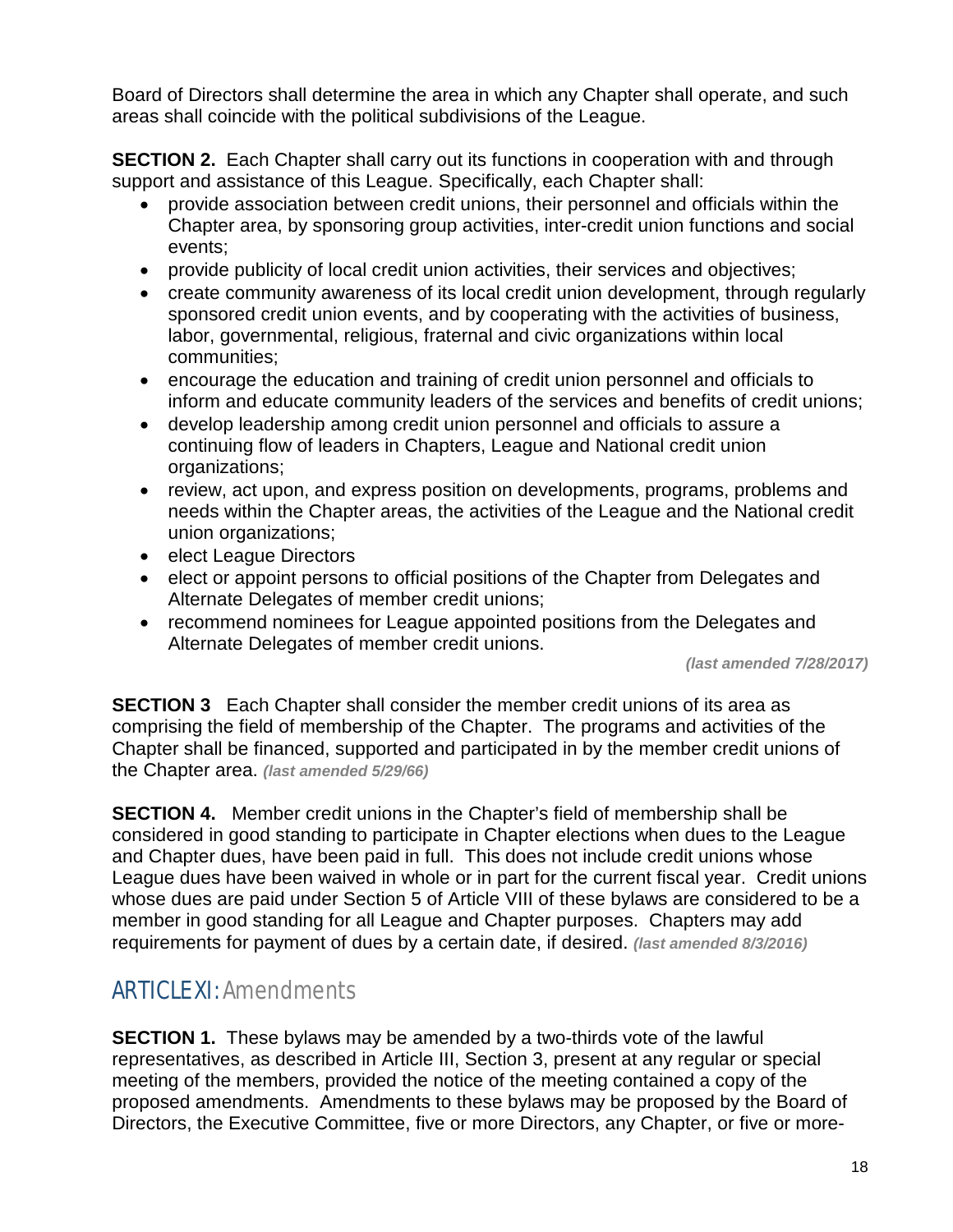member credit unions in good standing, and shall be submitted to the League at least 60 days prior to the date set for the annual or special meeting at which time they are to be considered.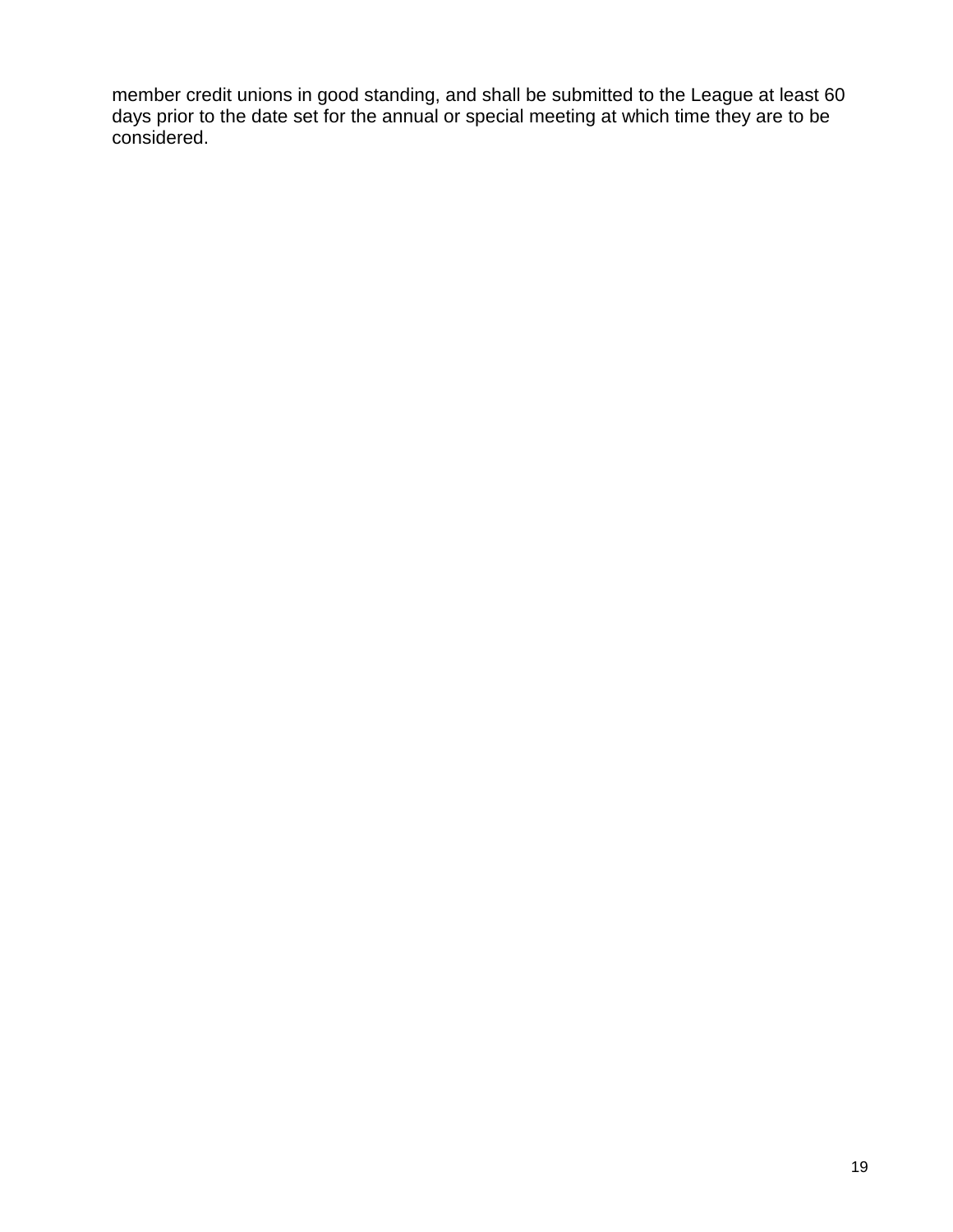

# Rules of Order

 *As Amended, June 28, 1986*

#### **I. GENERAL RULES OF ORDER**

The rules contained in *Robert's Rules of Order Revised* shall govern all meetings in all cases to which they are applicable and in which they are not inconsistent with the Articles of Incorporation, Bylaws and these Rules of Order of the Louisiana Credit Union League.

#### **II. CALL TO ORDER**

All meetings shall be called to order promptly at the specified time by the presiding officer.

#### **III. DETERMINATION OF A QUORUM**

At all meetings of the Board of Directors and the Executive Committee, the Secretary shall note the members present and report to the Chairman whether or not a quorum is present. At all meetings of the members, the report of the Credentials Committee shall be accepted as evidence of the number of members attending the meeting in determining the presence of a quorum.

#### **IV. RECORDING SECRETARY**

The presiding officer shall appoint a qualified person to act as recording or assistant secretary at each meeting.

#### **V. COMMITTEES**

All committees, unless otherwise specifically provided, shall be appointed by the presiding officer. The following committees shall be appointed by the Chairman, or presiding officer, prior to any meeting of the members:

- **(a) Credentials Committee**
- **(b) Resolutions Committee** *(last amended 6/28/86)*

The following shall be the duties of each of these Committees:

**(a)** *Credentials Committee***:** This committee shall be in charge of registration of delegates and alternates; shall open registration by 9:00 A.M. on the day of the beginning of a meeting, unless instructed to open sooner; and shall continue to function throughout the meeting as occasion may arise. It shall receive, check and file credentials of all delegates and alternates, and shall report to the presiding officer regarding the number registered when requested by him/her to do so. Its reports shall be matters of privilege and may be received and acted upon while questions, other than privileged questions concerning recess or adjournment are pending. If there is any challenge to the right of any person to be a delegate or alternate, then such matter shall be referred, without debate, by the presiding officer to the Credentials Committee for investigation, report and recommendation. *(last amended 6/17/76)*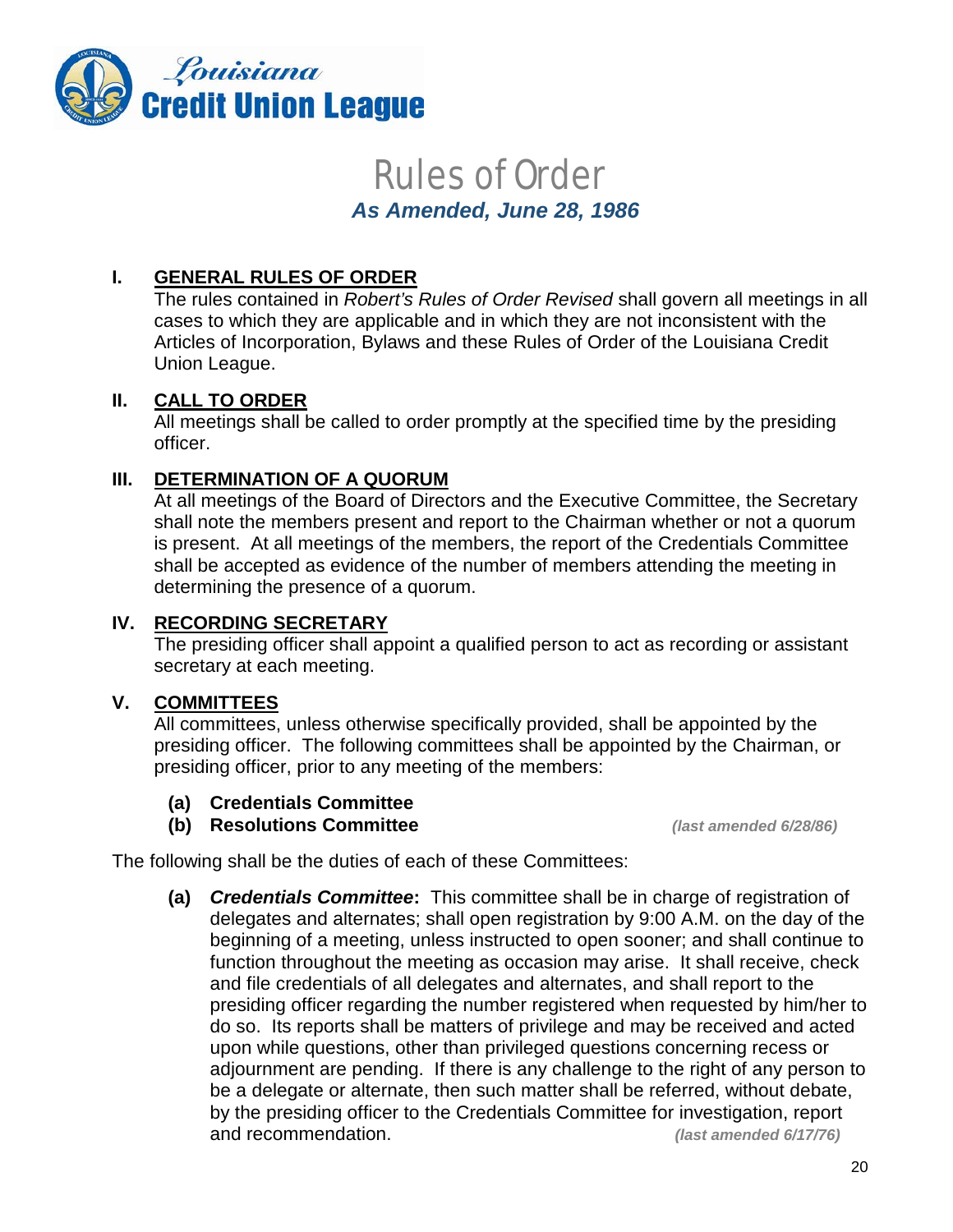#### **(a)** *Resolutions Committee***:**

- (1) All resolutions shall be in writing and submitted to the Resolutions Committee in sufficient time for them to study, report and make recommendations thereon, and present at any time indicated on the Agenda. It shall be the duty of the Resolutions Committee to prepare such resolutions of formal nature which may be required.
- (2) A resolution offered by a member credit union shall be in writing, signed by the delegate who offers the resolution and by a delegate who seconds the resolution - each of whom shall be a delegate eligible to vote at the Convention - and shall be sent directly to the Chairman of the Resolutions Committee.
- (3) A resolution offered by a District (Chapter) of the Louisiana Credit Union League shall be in writing and certified by the President and Secretary of the District (Chapter), as a true copy of the resolution adopted by the District (Chapter) at a duly held meeting of the District (Chapter).
- (4) All resolutions, except those proposed by the Board of Directors, Executive Committee, or appointed Committees, or all recommendations of officers and appointed committees, shall be referred without debate to the Resolutions Committee; recommendations and resolutions proposed by the Board of Directors, Officers, the Executive Committee, or appointed committees, shall be presented by the Board or Officer, or proposing Committee, directly to the Convention.
- (5) A delegate of a member credit union that offers a resolution shall be given an opportunity to explain its resolution to the Resolutions Committee, if the delegate so requests.
- (6) The Resolutions Committee shall prepare suitable resolutions to carry into effect recommendations referred to it, and shall submit to the Convention, with the Committee's own recommendations as to appropriate action, these and all other resolutions referred to the Committee.
- (7) The Convention, by a majority vote, can suspend this Rule and can immediately consider a question, or can order the Resolutions Committee to report a question at a certain time, even if the Committee has voted not to report it.
- (8) All resolutions shall be presented to the Chairman at the League offices not later than 15 days prior to the date of the Annual meeting, except commendation resolutions.
- (9) All resolutions must be in conformity with League bylaws and Charter. *(last amended 6/21/80)*